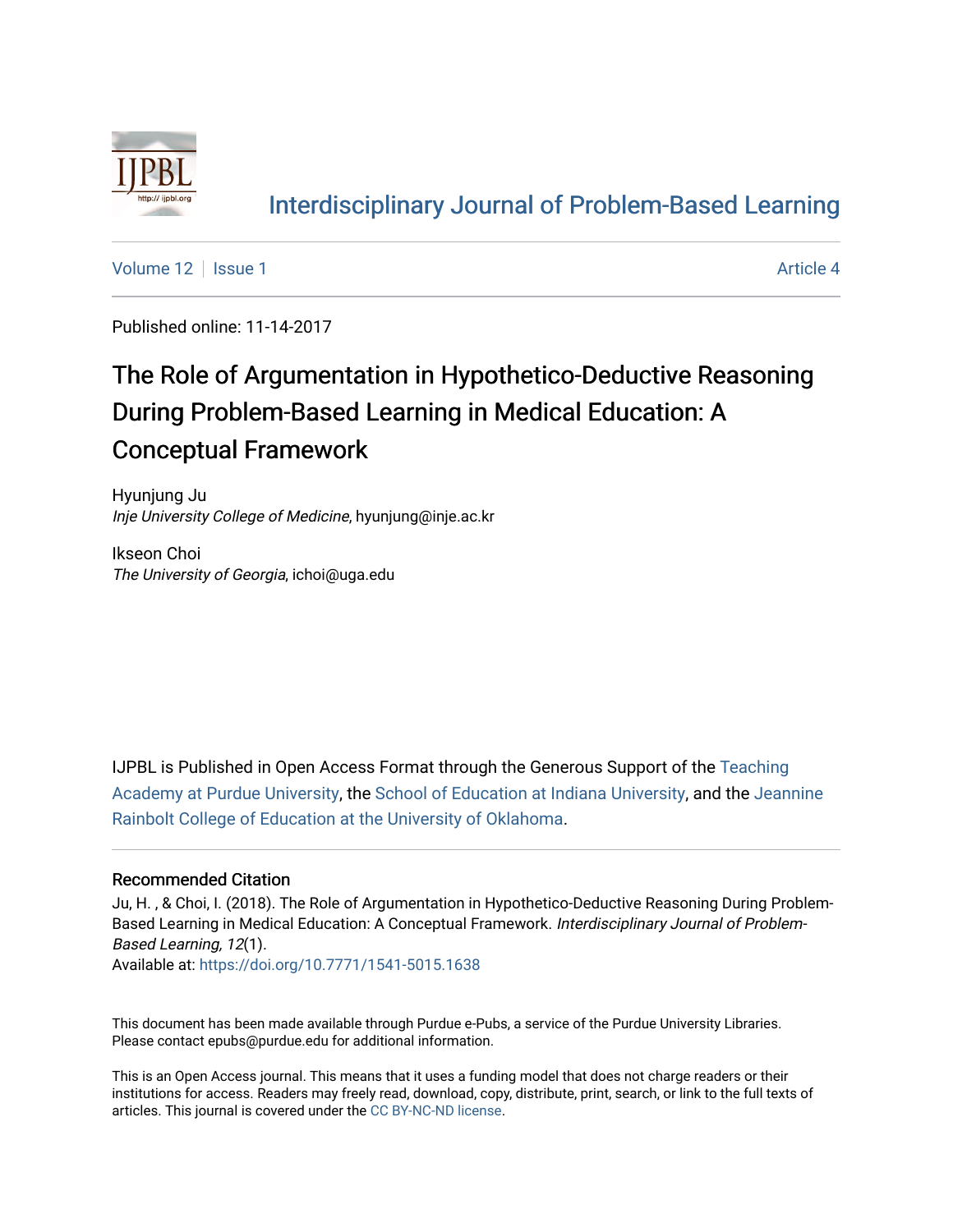#### The Role of Argumentation in Hypothetico-Deductive Reasoning During Problem-Based Learning in Medical Education: A Conceptual Framework

#### Cover Page Footnote

This article comprises part of a manuscript-style dissertation the first author submitted to the University of Georgia.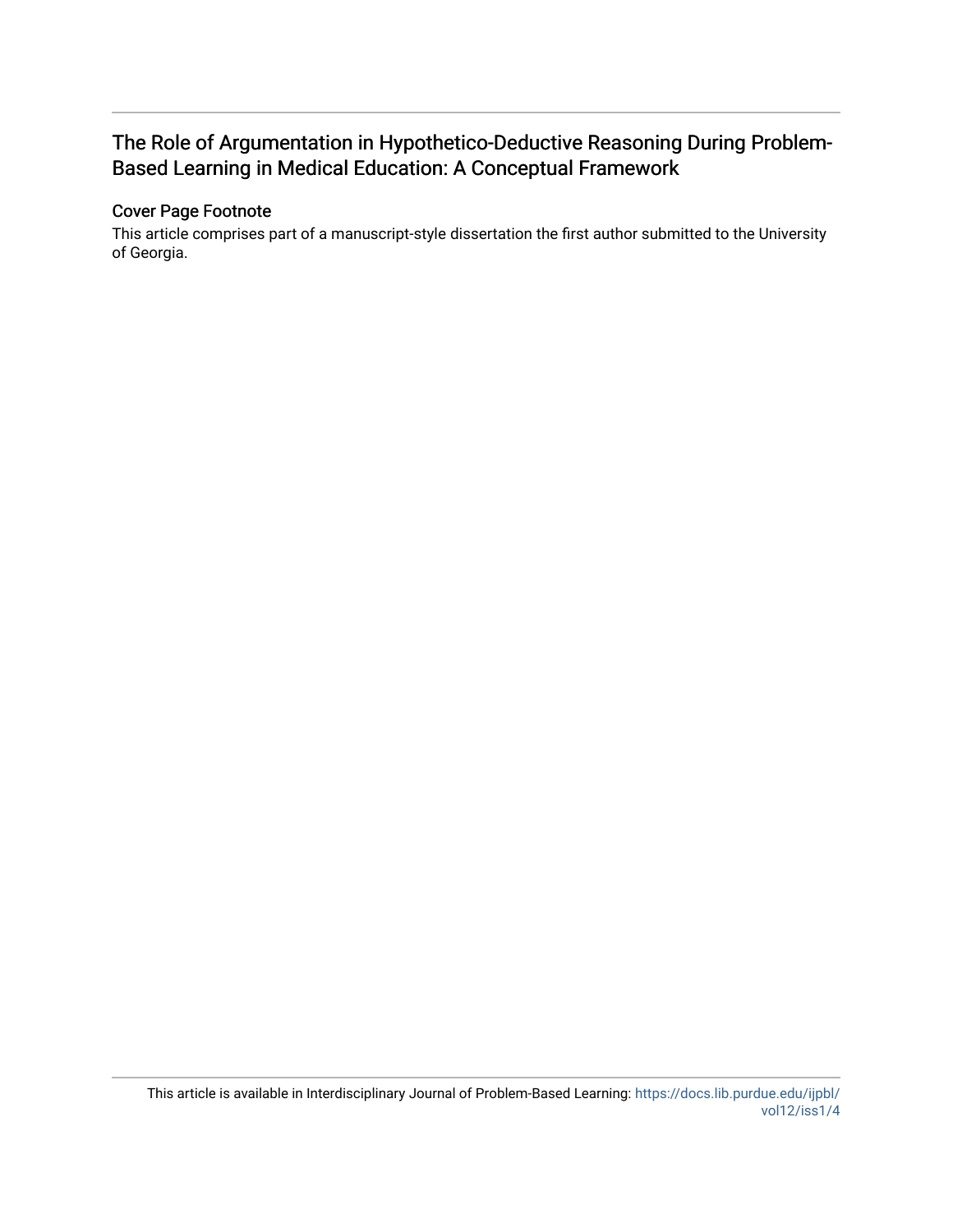# The Interdisciplinary Journal of PROBLEM-BASED LEARNING

# Special Issue On Competency Orientation in Problem-BasED Learning

# The Role of Argumentation in Hypothetico-Deductive Reasoning During Problem-Based Learning in Medical Education: A Conceptual Framework

Hyunjung Ju (Inje University College of Medicine) and Ikseon Choi (The University of Georgia)

# Abstract

One of the important goals of problem-based learning (PBL) in medical education is to enhance medical students' clinical reasoning—hypothetico-deductive reasoning (HDR) in particular—through small group discussions. However, few studies have focused on explicit strategies for promoting students' HDR during group discussions in PBL. This paper proposes a novel conceptual framework that integrates Toulmin's argumentation model (1958) into Barrows's HDR process (1994). This framework explains the structure of argumentation (a claim, data, and a warrant) contextualized in each phase of HDR during PBL. This paper suggests four instructional strategies—understanding argument structures, questioning, elaborating on structural knowledge, and assessing argumentation—for promoting medical students' argumentation in relation to HDR processes. Further implications of the proposed framework for other disciplines, such as science, legal, and engineering education, are also discussed.

*Keywords:* argumentation, hypothetico-deductive reasoning (HDR), problem-based learning (PBL)

# Introduction

Problem-based learning (PBL) is a method of learning in which the learners first encounter a problem and then continue with the student-centered inquiry process of understanding and solving the problem (Barrows & Tamblyn, 1980; Schwartz, Mennin, & Webb, 2001). The PBL method expects students to acquire basic concepts of a discipline in the context of problems, which can support the retrieval and application of this knowledge later in their professional practice, and to develop students' reasoning and problem-solving skills (Barrows & Tamblyn, 1980; Savery, 2006).

One of the essential elements of PBL is group discussion: students in small groups of four to eight are encouraged to construct and exchange their ideas and challenge others' thoughts, beliefs, and perceptions (Hmelo-Silver & Barrows, 2008). Through small group discussions, students explore causes of a given problem that is complex and ill structured, generate multiple solutions, negotiate alternative solutions

to the problem, and build an essential body of knowledge (Hmelo-Silver, 2004; Johnson, Johnson, & Smith, 2007). During these group discussions, the students should be able to construct valid arguments, providing justifications for their ideas in order to rationally resolve the problem and make reasoned decisions (Jonassen, 2011). In other words, argumentation is one of the key mechanisms for mediating evidence-based communications among students in their small group problem solving (Jonassen, 2011; Kuhn, 1992; Walton, 2007).

A pedagogical emphasis on argumentation is consistent with general educational goals that seek to enhance students' reasoning abilities, including paying attention to reasons, evaluating the quality and relevance of those reasons, and formulating valid ideas or beliefs based on those reasons (Siegel, 1995). This suggests that supporting students' argumentation involves promoting their reasoning and problem solving in PBL (Cerbin, 1988; Jonassen, 2011). Several studies have explored instructional strategies for fostering students'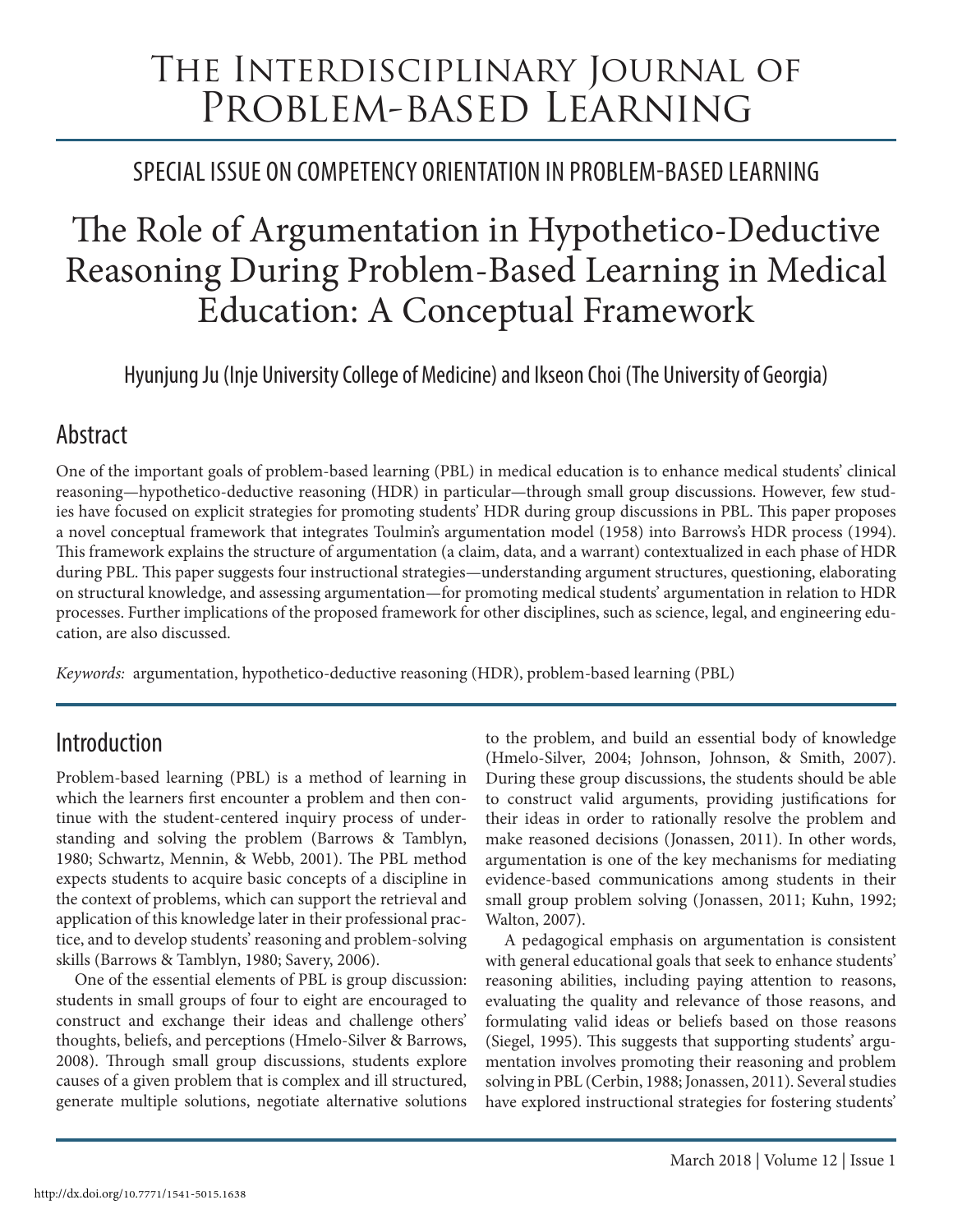argumentation skills for ill-structured problem solving, such as using computer-supported collaborative argumentation software (e.g., Cho & Jonassen, 2002) or questioning (e.g., McNeill & Pimentel, 2010). In addition to developing argumentation promotion strategies, it would be essential to identify what reasoning strategies or problem-solving processes are applied in a specific discipline of PBL, such as medical education, and then to determine what primary content should be included in arguments within each phase of problem solving in PBL. This can guide the construction of a framework for the structure of argumentation in the specific discipline of PBL, which will provide students with guidance as to how to generate sound arguments in terms of each problem-solving process. As the generic structure of argumentation, Toulmin's (1958) argumentation model that specifies primary components of argumentation, such as a claim, data, and a warrant, as well as the mechanisms for generating arguments, has been mostly employed to facilitate argumentation for problem solving in many disciplines, including science education (e.g., Chin & Osborne, 2010). However, research focusing on a unique framework or model integrating argumentation theory and domain-specific reasoning or problem-solving processes is especially scarce.

PBL has been implemented in a variety of professional disciplines, including medical, legal, and engineering education (Savery, 2006; Jonassen, 2011). Since PBL was initially introduced in medical education in the late 1960s, many medical schools around the world have adopted the PBL approach as part of their curricula (Khoo, 2003; Neville, 2009; Savery, 2006). This paper will focus on PBL in a medical education context.

PBL in medical schools helps students develop their clinical reasoning skills, especially hypothetico-deductive reasoning (HDR) skills, that involve the ability to explore causes of a patient's problem and make decisions about the management of the problem, applying basic science and clinical knowledge (Barrows, 1985, 1994; Barrows & Tamblyn, 1980). In the HDR process, students in a small group are first presented with a patient's medical problem through a paper, video, or standardized patient before any study occurs in the area of the problem, and they generate multiple hypotheses to explain the causes of the patient's problem, conduct inquiries to test their hypotheses, and finally make a diagnostic decision and treatment plan for the patient (Barrows, 1985, 1994; Barrows & Tamblyn, 1980). Thus, HDR is considered as a clinical reasoning model as well as a learning model (Barrows, 1985, 1994; Barrows & Tamblyn, 1980; Groves, 2007; Hmelo, 1998; Patel, Arocha, & Zhang, 2005). Although PBL is expected to promote students' clinical reasoning skills, especially HDR skills, in theory when compared to traditional methods, there

have been gaps between theoretical outcomes and those actually obtained in practice (Hung, 2011). Patel and her colleagues (1993) reported that when explaining clinical cases, students in PBL curricula generated more extensive elaborations of biomedical information than students in the non-PBL curriculum did, but their elaborations were less coherent and sometimes resulted in the generation of diagnostic reasoning errors. Ju et al. (2016) also found that medical students had difficulties engaging in systemic clinical reasoning processes during PBL (e.g., jumping to a specific diagnosis for a patient's problem). As HDR plays a key role in learning and problem solving in PBL, it is necessary to explore ways to empower students' HDR in PBL. Considering that argumentation ability is related to reasoning ability, as discussed earlier, students should be encouraged to engage in argumentation so that they can integrate basic scientific knowledge into clinical contexts, take a coherent approach to diagnostic inquiry, and build a collective model of a patient's illness during HDR processes (Frederiksen, 1999; Hmelo-Silver & Barrows, 2008). In order for medical students to generate reasoned arguments during PBL, it is important to help them understand the role of argumentation in the HDR process and learn how to structure arguments according to each phase of HDR. Also central to the development of medical students' argumentation skills is scaffolding (Andriessen, 2006; Belland, Glazewski, & Richardson, 2011; Cho & Jonassen, 2002), defined as the process by which more knowledgeable persons (Wood, Bruner, & Ross, 1976) or instructional tools and resources (Puntambekar & Hübscher, 2005) help learners accomplish a task that would otherwise be beyond the learners' abilities. However, there has been little research on specific scaffolding strategies to support medical students' construction of sound arguments with regard to the process of HDR in PBL.

Thus, the purposes of this paper are to develop a conceptual framework for explaining the structure of argumentation contextualized in HDR processes during PBL in a medical education context and to provide possible scaffolding for enhancing students' argumentation in the HDR process. For these purposes, this paper will discuss the nature of HDR and the role of HDR in PBL in terms of medical education as well as the nature of argumentation. Finally, we will propose a conceptual framework that integrates argumentation into the HDR process in a medical education context and discuss instructional recommendations for the proposed framework, including scaffolding arranged by tutors and tools. Although this paper focuses on students' argumentation during PBL used in the medical education field, the conceptual framework will shed light on constructing the structure of argumentation in relation to the problem solving or reasoning process in other disciplines.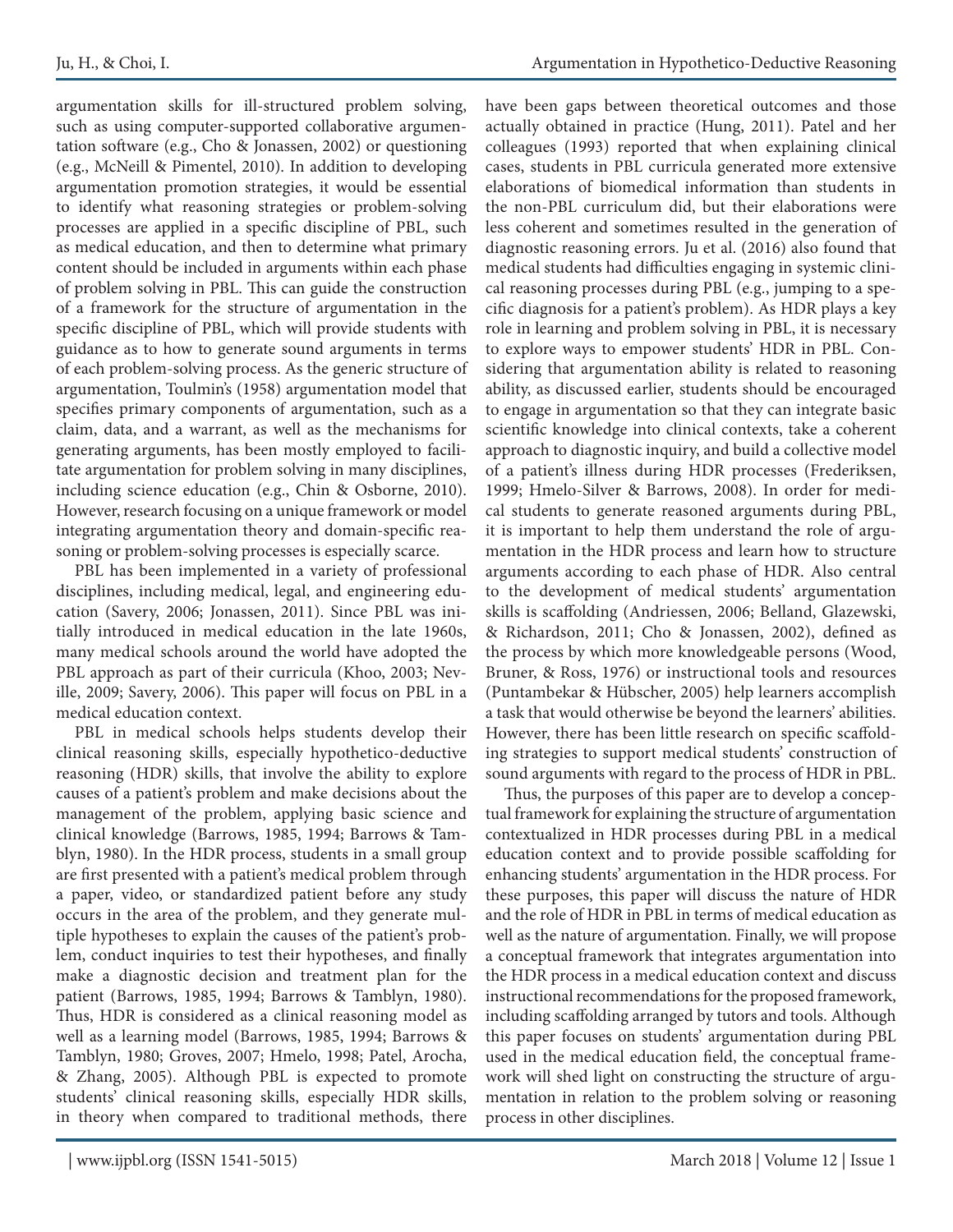# Hypothetico-Deductive Reasoning (HDR)

Reasoning involves the process of providing relevant explanations for observational data through a series of logical steps to solve a given problem and make a decision (Feinstein, 1973a). Hypothetico-deductive reasoning is a scientific reasoning approach widely used in the field of science (Lawson, 2000; Patel et al., 2005). Hypothetico-deductive reasoning (HDR) is defined as "relating to, being, or making use of the method of proposing hypotheses and testing their acceptability or falsity by determining whether their logical consequences are consistent with observed data" (University of Florida, 2012). Medical reasoning as hypotheticodeductive is characterized as the embodied scientific method (Barrows & Tamblyn, 1980; Patel, Evans, & Groen, 1989). In medicine, HDR is used to "evaluate and manage a patient's medical problems" (Barrows & Tamblyn, 1980, p. 19) when physicians encounter unfamiliar patient cases (Barrows, 1985, 1994; Barrows & Tamblyn, 1980; Sefton, Gordon, & Field, 2008). Physicians' hypothetico-deductive reasoning may incorporate the following phases (Barrows, 1985, 1994; Barrows & Tamblyn, 1980):

(1) Problem framing. When physicians encounter a patient as an unknown with insufficient information, they listen to the patient's initial complaint and perceive a variety of cues (e.g., appearance, age, or personal circumstances) taken from their observations or the patient's remarks and responses to the physicians' own questions. They form an initial concept of a patient's problem as a synthesis of the identified initial cues.

(2) Hypothesis generation. Based on the identified cues, the physicians generate as many hypotheses as possible to explain the patient's problem, using brainstorming and divergent thinking. These hypotheses can be specific diagnostic entities, pathophysiological processes, anatomical locations, or biochemical derangements. When generating and ranking hypotheses, they consider the prevalence of disease and the acuity of the patient's condition (Kovacs & Croskerry, 1999). Hypotheses may be modified, the ranking of hypotheses can be changed, or new hypotheses may be created as the inquiry continues.

(3) Inquiry strategy. The physicians carry out an inquiry to obtain more information that will strengthen, refine, or rule out hypotheses through history taking, physical examinations, or laboratory tests. For the inquiry, they need to employ clinical skills, such as communication skills and technical or psychomotor skills.

(4) Data analysis and synthesis. After obtaining data from the inquiry strategy, they analyze the data against the hypotheses entertained in order to determine whether the data strengthens or weakens any of the hypotheses being considered or suggests new and unsuspected hypotheses, in terms of basic mechanisms responsible for all symptoms, signs, or laboratory findings. Any significant data obtained is added to the information the physicians are accumulating in their minds about the patient's problem. This refers to the ongoing summary of the patient's problem.

(5) Diagnostic decisions. The physicians evaluate each hypothesis for consistency with the obtained data and eliminate competing hypotheses. Upon the conclusion that no more helpful data can be collected from the present encounter, they come to the most likely clinical diagnosis/es as to the underlying mechanisms or pathophysiology involved in the patient's problem.

(6) Therapeutic decisions. They can make appropriate management plans (e.g., surgery or medication) to improve the patient's condition or make a decision on further inquiry (e.g., laboratory or radiology tests) to verify or amplify the correct underlying mechanisms.

Although HDR has several phases, the process is rather iterative (see Figure 1). Some phases of HDR (hypothesis generation, inquiry strategy, and data analysis/synthesis) repeat until physicians decide that they have obtained all the data they need and that one of multiple hypotheses is significantly more likely than the others (Barrows, 1985, 1994; Barrows & Tamblyn, 1980).



ypotheses being Adapted from Barrows, 1994. Figure 1. The hypothetico-deductive reasoning process.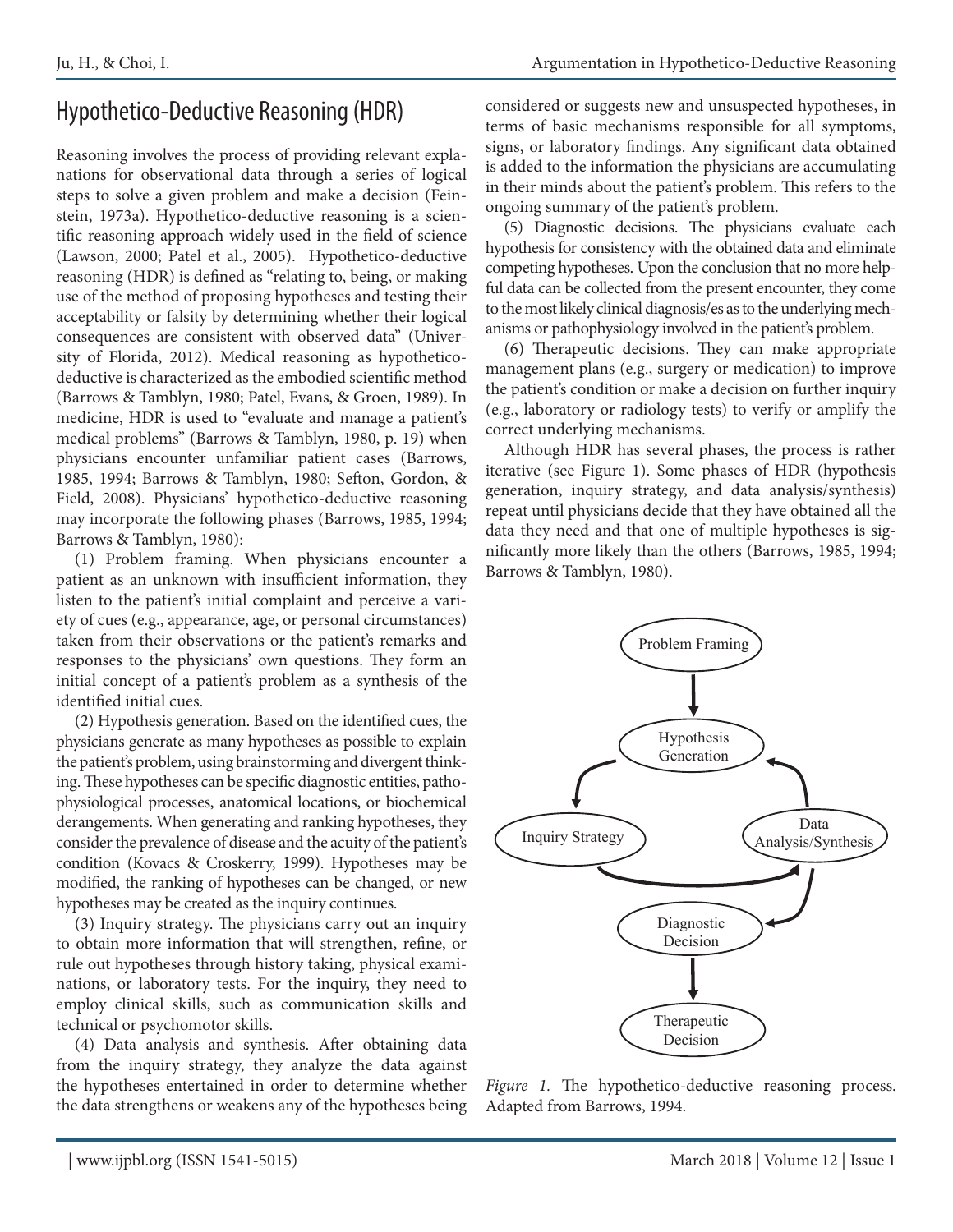The HDR process can often be used when domain knowledge and experience are insufficient or when there is uncertainty about a problem's solution (Patel et al., 2005). For example, physicians may employ pattern recognition when encountering a new patient who has similar clinical presentations to patients seen previously, whereas they may resort to HDR when confronted with more complex and unknown patient cases. The HDR model can provide medical students with a useful procedural guideline to solve a diagnostic problem, because most clinical situations do not seem to be familiar to them and they lack experience with routine methods of problem solving (Elstein, 1995). The HDR model as an appropriate approach for helping medical students develop their problem-solving skills is incorporated in PBL (Groves, 2007; Hmelo, 1998; Patel et al., 2005).

# Hypothetico-Deductive Reasoning (HDR) in PBL

PBL provides students with opportunities to apply basic concepts, theories, or principles to a given problem context in order to construct reasonable explanations underlying the problem and generate viable solutions to the problem, which can assist in restructuring their existing knowledge base and building new knowledge (Hmelo-Silver, 2004; Savery, 2006). For PBL in medical education, medical students are encouraged to acquire basic scientific knowledge in the context of specific cases posed as clinical problems so they can better retain, apply, and retrieve the knowledge in their future clinical practices; PBL is supposed to develop medical students' abilities to integrate biomedical and clinical knowledge in a way that students' reasoning links clinical information to scientific principles and theories (Barrows, 1994; Barrows & Tamblyn, 1980; Prince, van de Wiel, Scherpbier, van der Vleuten, & Boshuizen, 2000). Clinical knowledge is defined as the knowledge of the attributes of diseases, which relates to its symptoms, signs, treatments, and managements (Diemers, van de Wiel, Scherpbier, Heineman, & Dolmans, 2011; van de Wiel, Boshuizen, & Schmidt, 2000). In contrast, biomedical knowledge includes the knowledge of anatomical, biochemical, pathological, and physiological principles or mechanisms involved in the representations of diseases (Boshuizen & Schmidt, 1992; Diemers et al., 2011; Patel et al., 1989). For students who have little or no clinical experience, biomedical knowledge would be mainly activated in comprehending a patient's problem (van de Wiel et al., 2000). For medical experts, they predominantly use clinical knowledge accumulated from their clinical experiences, rather than biomedical knowledge, to represent and diagnose a patient's problem (Patel et al., 1989), but when faced with an unfamiliar patient's case, they employ their biomedical knowledge for connecting clinical features that are not easily explained (van de Wiel et al., 2000; Woods, Brooks, & Norman, 2007).

In the process of HDR, "the basic science rules (physiological) have to be converted into intermediate rules (pathophysiological) and then into clinical rules (patient-oriented)" (Patel, Groen, & Scott, 1988, p. 402). Basic scientific explanations help students understand why a particular sign or symptom occurs in a specific disease (Feinstein, 1973b; Woods et al., 2007) as well as play a role in controlling the proliferation of hypotheses in clinical reasoning (Feinstein, 1973b; Szolovits, Patil, & Schwartz, 1988). The pathophysiological knowledge about physiological processes or mechanisms of diseases should be mechanistically organized into multiple hierarchies (Szolovits et al., 1988), which can assist students in creating a coherent mental representation of a clinical case when the clinical features become disorganized (Boshuizen & Schmidt, 1992; Woods et al., 2007). Causal, pathophysiological mechanisms of a patient's problem are beneficial in explaining and validating hypotheses responsible for the patient's problem (Miller & Geissbuler, 2007). While engaging in HDR processes, students should be encouraged to analyze the patient's problem, using and retrieving basic science knowledge and focusing on the underlying responsible mechanisms (Barrows, 1985, 1994). In other words, they should be able to understand the normal structure and function of the systems involved as well as pathophysiological mechanisms of the patient's problem at the appropriate level, such as organ, tissue, cellular, or molecular levels (Barrows, 1994).

However, several studies have reported that medical students struggle to transfer biomedical knowledge to clinical cases (Boshuizen & Schmidt, 1992; Diemers et al., 2011; Prince et al., 2000). Students' difficulties in transferring their learning into problem solving can be attributed to diverse factors, such as their incomprehension of underlying concepts (simply memorizing definitions of concepts and theories), lack of reasoning skills, or previous experiences (Dixon & Brown, 2012; Jonassen, 2011). In Patel et al.'s (1988) study, eight first-year and eight second-year medical students were asked to read three basic science texts, followed by a clinical case, then make a diagnosis, and explain the underlying pathophysiological processes of the case. The first-year students tended to apply basic science information to the given clinical problem based on the superficial similarity of the information in the two domains—for example, students related the patient's *abnormal* temperature to *abnormal* body thermoregulation, because *normal* temperature is associated with *normal* body thermoregulation—and they constructed pathophysiological explanations based on their personal experiences. The second-year students used extensive basic science knowledge to explain the pathophysiology of the clinical case, but their causal explanations sometimes seemed incorrect and inconsistent. This indicates that instructional strategies may be needed so that students can build a causal,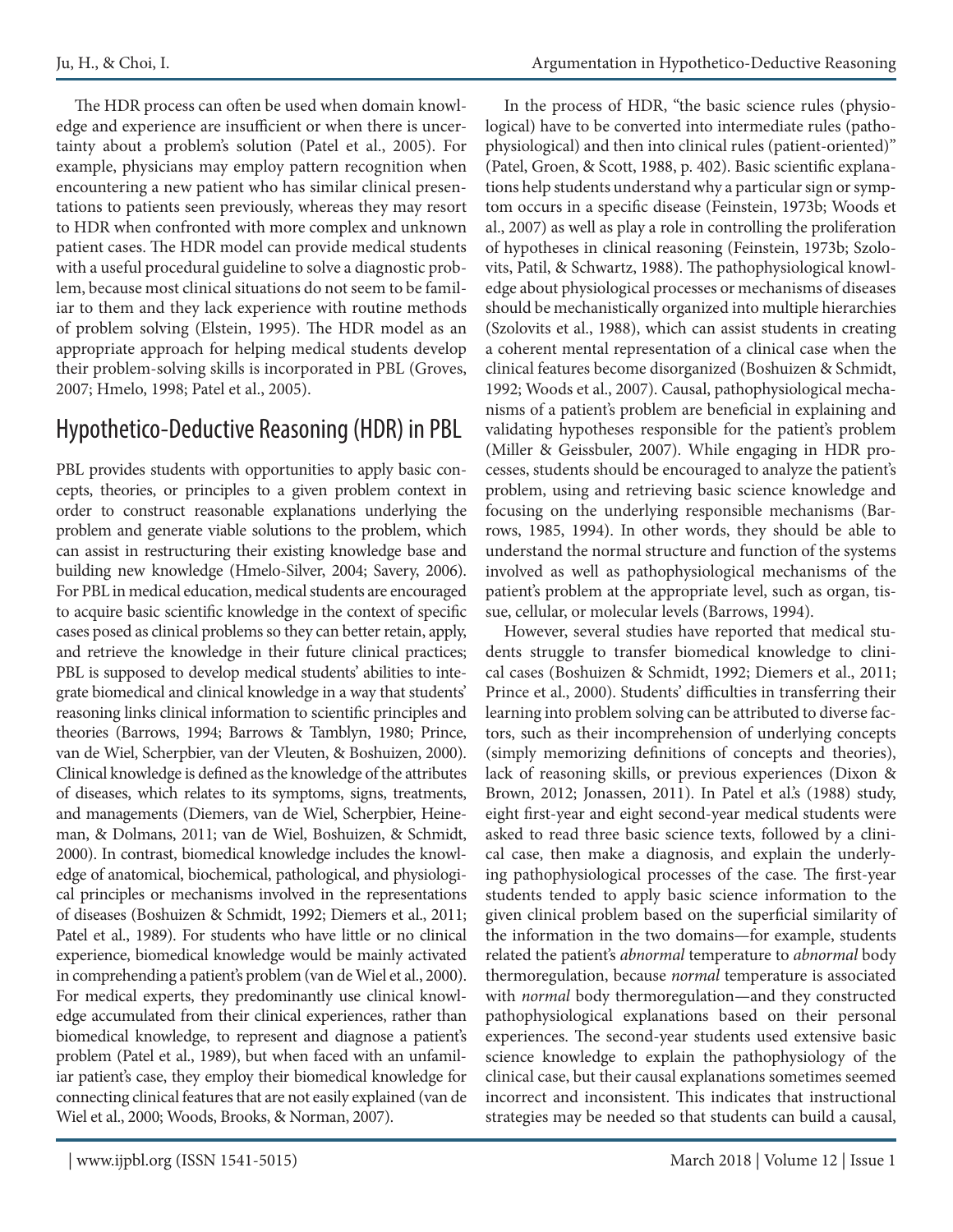scientific explanation of a patient's case that integrates the relevant information learned to clarify the pathophysiological processes involved in the patient's case during HDR processes. Concept mapping has been used as one of the strategies to facilitate students' scientific connections between basic science concepts and clinical contexts (e.g., Rendas, Fonseca, & Pinto, 2006; see the instructional recommendation section for more detail). More importantly, the HDR process, including the coordination of scientific concepts and problems or data to advance an explanation of a patient's problem, entails a series of propositions and inferences within a discourse of reasoned arguments (Duschl & Osborne, 2002). During HDR processes, engaging medical students in explicitly presenting their claims based on reasons can support not only the application of basic science knowledge to a patient's case but also scientific inquiry processes and coherent explanations of the patient's case. This involves argumentation that will be discussed in the following section.

# Argumentation

*Argumentation* refers to a social process in which two or more individuals engage in a dialogue where they construct, exchange, and evaluate claims and provide justifications for the claims (Blair, 2011; Cho & Jonassen, 2002; Jonassen, 2011; Nussbaum, 2011; Walton, 2007). Argumentation is associated with reasoning that plays a key role in problem solving or decision making (Cerbin, 1988; JiménezAleixandre & Rodriguez, 2000; Jonassen, 2011; Kuhn, 1992; van Eemeren et al., 1996). In PBL, students should be encouraged to construct valid arguments about how they investigated a problem, what caused the problem, and what solutions are necessary for quality problem solving. Also, determining students' argumentation ability can provide a means for assessing their problem-solving or reasoning abilities (Jonassen, 2011; Nussbaum, 2011).

Argumentation theory can provide a theoretical framework not only for understanding collaborative problem solving from both social and cognitive perspectives (Anderson et al., 2001; Driver, Newton, & Osborne, 2000) but also for developing tools to analyze and evaluate students' thinking and reasoning (Driver et al., 2000; Jonassen, 2011; Nussbaum, 2011; Siegel, 1995). Toulmin's model (1958) has been considered to be seminal in the field of argumentation theory (Andrews, 2005; Jiménez-Aleixandre & Rodriguez, 2000; Jonassen, 2011; Nussbaum, 2011). Toulmin's model (1958) describes the constitutive elements of an argument and represents the functional relationships among them (see Figure 2). Toulmin (1958) identified three essential components which contribute to an argument: (1) a claim: an assertion or conclusion whose merits need to be established; (2) data: facts to provide support for the claim; and (3) a warrant: a reason that justifies the transition from the data to the claim and reveals the relevance of the data for the claim (e.g., rules, principles, or a rule of inference). Central to the soundness of arguments is data that supports claims and warrants that act as inferential



Figure 2. The structure of an argument. Adapted from Toulmin, 1958.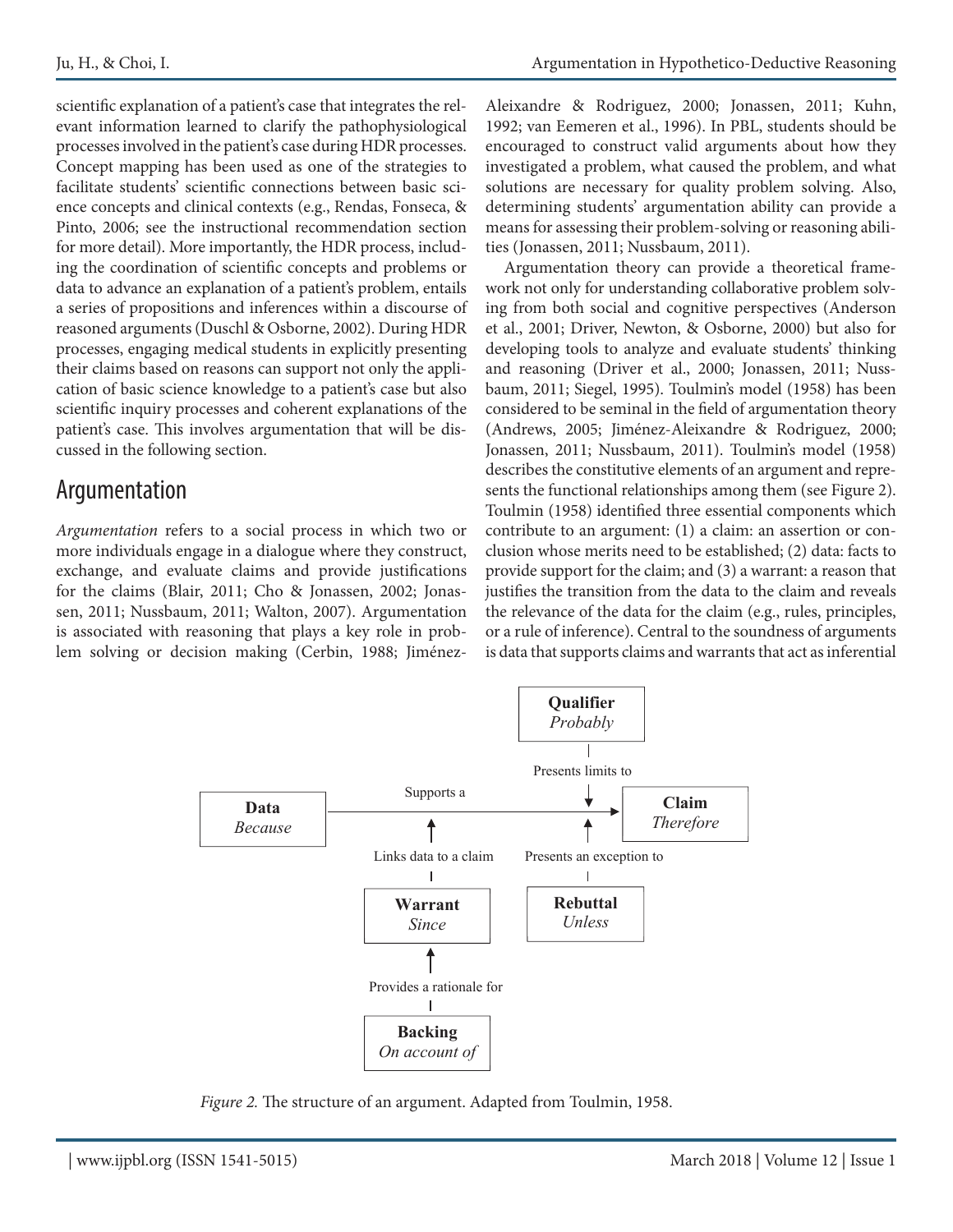bridges between data and claims; without data and warrants, it would become impossible for claims or conclusions to be appropriate and legitimate ones (Toulmin, 1958). Furthermore, Toulmin (1958) identified three additional components in more complex arguments: (1) a backing: a basic assumption that provides a rationale for the warrants (e.g., factual information, a principle, value or belief); (2) a rebuttal: a statement that weakens or invalidates the claim; and  $(3)$  a qualifier that limits certainty of the claim, which usually includes a modal adverb, such as "most," "perhaps" or "probably." All arguments do not necessarily contain these components; some argument components may be absent or left implicit (Nussbaum, 2011; Toulmin, 1958). Toulmin's model (1958) has been used to determine the structure of arguments and to provide a framework for evaluating the quality of argumentation (Andrews, 2005; Duschl & Osborne, 2002; Newton, Driver, & Osborne, 1999; Nussbaum, 2011). Also, teaching this model can help students learn how an argument should unfold in discussion and make more explicit their justifications (Hewson & Ogunniyi, 2010; Newton et al., 1999; Nussbaum, 2011).

Several studies (e.g., Berland & Reiser, 2009) have found that students have difficulty constructing sound arguments; for example, students provide little evidence to support their claims and give little or no consideration to counterarguments or conflicting evidence (Cerbin, 1988; Driver et al., 2000; Reznitskaya, Anderson, & Kuo, 2007) or students have challenges in articulating warrants or backings to justify their claims and evidence (Jiménez-Aleixandre & Rodriguez, 2000; McNeill, Lizotte, Krajcik, & Marx, 2006). Students' challenges with argumentation can be attributed to students' naïve conceptions of argument structures (Cerbin, 1988; Zeidler, 1997), their lack of knowledge about the issue or topic (Cerbin, 1988; McNeill et al., 2006; von Aufschnaiter, Erduran, Osborne, & Simon, 2008), or teachers' lack of skills in supporting students' argumentation in the classroom (Driver et al., 2000; Newton et al., 1999). It is necessary to develop strategies to overcome the students' difficulties and foster their argumentation.

#### A Conceptual Framework to Integrate Argumentation into the HDR Process

Based on the previous discussion on HDR and argumentation, this section will elaborate on a framework that explains how the generic structure of argumentation can be contextualized in each phase of HDR in the medical field.

Within the context of HDR processes, it is important for medical students to engage in argumentation, including relating evidence for their claims and reasoning from the claims and evidence by integrating biomedical and clinical knowledge. The students' argumentation will help build scientific, causal explanations for a patient's problem and improve the quality of their scientific inquiry for problem solving about a patient's condition. In order for the students to construct sound arguments during HDR processes, it is essential to provide at least three basic components of Toulmin's (1958) argumentation model in their arguments: a claim, data (evidence), and a warrant. The claim can be a statement that answers the original question or problem. The data that supports students' claims can come from several sources, such as observations, reading materials given to students, or investigations, including interviews, physical examinations, or diagnostic tests. The warrant used to articulate the logic behind why the data support the claim can include pathological and physiological principles, mechanisms, or processes underlying clinical features. For example, when provided with a patient's problem, students can construct an argument, including a claim, data, and a warrant, to generate a hypothesis responsible for the patient's problem as illustrated in Figure 3.



Figure 3. An example of argumentation for hypothesis generation. *Figure 3.* An example of argumentation for hypothesis generation.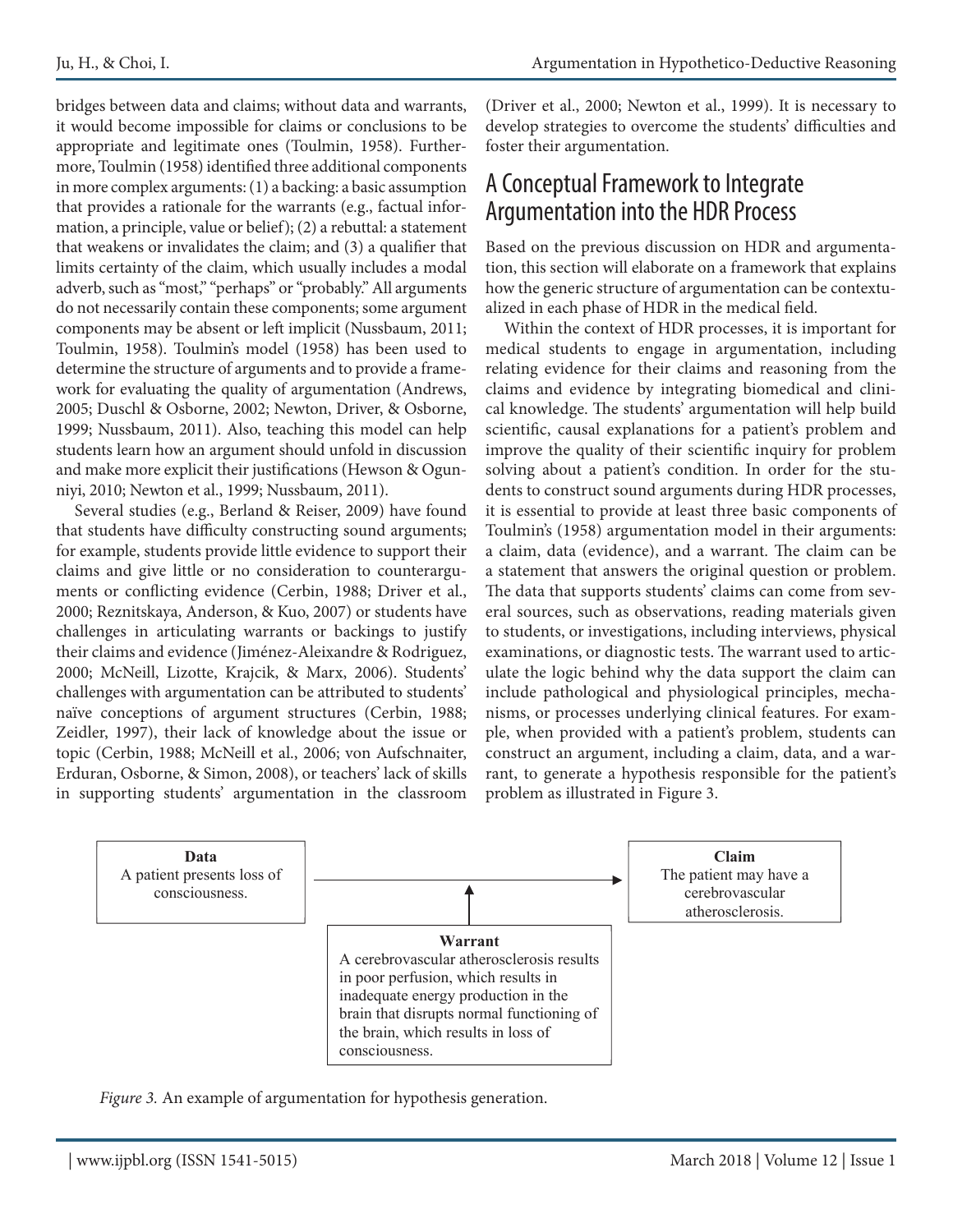The following discusses the structure of argumentation, including the three essential components of an argument based on Toulmin's (1958) model (a claim, data, and a warrant), in relation to the six phases of HDR adapted from Barrows's (1994) model of HDR—problem framing, hypothesis generation, inquiry strategy, data analysis and synthesis, diagnostic decision, and therapeutic decision—which are integrated in *The Argumentation-Integrated HDR Model* (see Figure 4, next page):

(1) Problem framing. Students form an initial concept of a patient's problem as an initial interpretation of identified patient information or cues considered important, which can be a claim in this phase. To support the claim, they use initial information or cues taken from observations or the patient's remarks mentioned in the initial encounter with the patient. The students explain why the identified information or cues are regarded as important for the patient as warrants for justifying the relevance of their claims and data.

(2) Hypothesis generation. Students' claims are hypotheses, such as basic mechanisms (e.g., physiological mechanisms) or disease entities that can be causes for the patient's problem. As data (evidence) for the claims, students describe a patient's complaints or symptoms presented in their initial encounter with the patient. To provide a justification that shows why the data are considered to support the claim, students provide warrants using pathophysiological mechanisms involved in the patient's problem. Students are encouraged to relate basic sciences to a fundamental understanding of the patient's problem at the organ, tissue, cellular or molecular level (Barrows, 1985).

(3) Inquiry strategy. Students' claims include what actions (questions, physical examination items, and laboratory or diagnostic tests) or further information can be necessary for validating their hypotheses. To support the claims, students provide the patient's information or cues organized by the hypotheses considered. Warrants involve basic mechanisms underlying hypotheses entertained or information about what the tests relay or what kind of information the actions will produce that would be helpful in strengthening or weakening their hypotheses.

(4) Data analysis and synthesis. Students' claims involve whether the patient's data is significant in relation to the hypotheses considered; in other words, the claims are interpretations of the patient's data obtained from the inquiry strategies. As data (evidence), the patient's answers to questions asked, the findings of the physical examinations, or the results of laboratory or diagnostic tests are included. To establish the connections between the claims and data (evidence), students construct warrants, using the knowledge of basic mechanisms, such as physiological or biochemical mechanisms, at the appropriate level (organ, tissue, cellular, or molecular).

(5) Diagnostic decision. Students make claims about decisions on the hypotheses most likely to be responsible for the patient's problem. As data (evidence) of their claims, students use significant patient data and its interpretations acquired in the analysis/synthesis process. To link the claims and evidence, they explain underlying responsible mechanisms involved in the patient's problem, describing the cause-effect chain of events, processes, and structures involved or present diagnostic criteria for the most likely disease of the patient.

(6) Therapeutic decision. Students make claims about decisions on treatment or management strategies of the patient's problem. As evidence to support their claims, they use their diagnostic decisions with the relevant patient's symptoms, signs, or clinical findings. As warrants, they articulate pathophysiological mechanisms relating biomedical knowledge to therapeutic interventions or refer to results of research showing whether or not standard medical treatments, such as surgery or radiation, are effective for patients who are diagnosed with the same disease in relation to evidence-based medicine (Dickinson, 1998; Sackett, Rosenberg, Gray, Haynes, & Richardson, 1996). In this phase, students should be encouraged to make therapeutic decisions in terms of basic pathophysiological mechanisms (Barrows, 1985).

#### Collaborative Argumentation

Given that PBL requires students to work together to solve problems through small-group discussions (Barrows, 1985; Barrows & Tamblyn, 1980; Hmelo-Silver & Barrows, 2008), argumentation in this context is regarded as a collaborative process for problem solving and decision making (Baker, 2003). Means and Voss (1996) proposed that argumentation in the form of interactions between students plays a central role in students' reasoning and learning by stimulating the recognition and retrieval of knowledge, which can help them generate better inferences and engage in the problemsolving process. In other words, argumentation in a supportive dialogical setting is used as a vehicle for group members to formulate and share their ideas, to consider multiple perspectives on an issue, and to question, justify, and evaluate their own and others' arguments (Baker, 2003; Brown & Redmond, 2007; Golanics & Nussbaum, 2008).

During HDR processes, individual students in a small group can generate valid arguments, including a claim, data, and a warrant, by themselves, applying the argumentationintegrated HDR model, as well as contribute to collaborative argument construction by providing certain components that are missing in their group members' arguments or assisting others in constructing sound arguments through questioning. For example, when one student in a group only offered a claim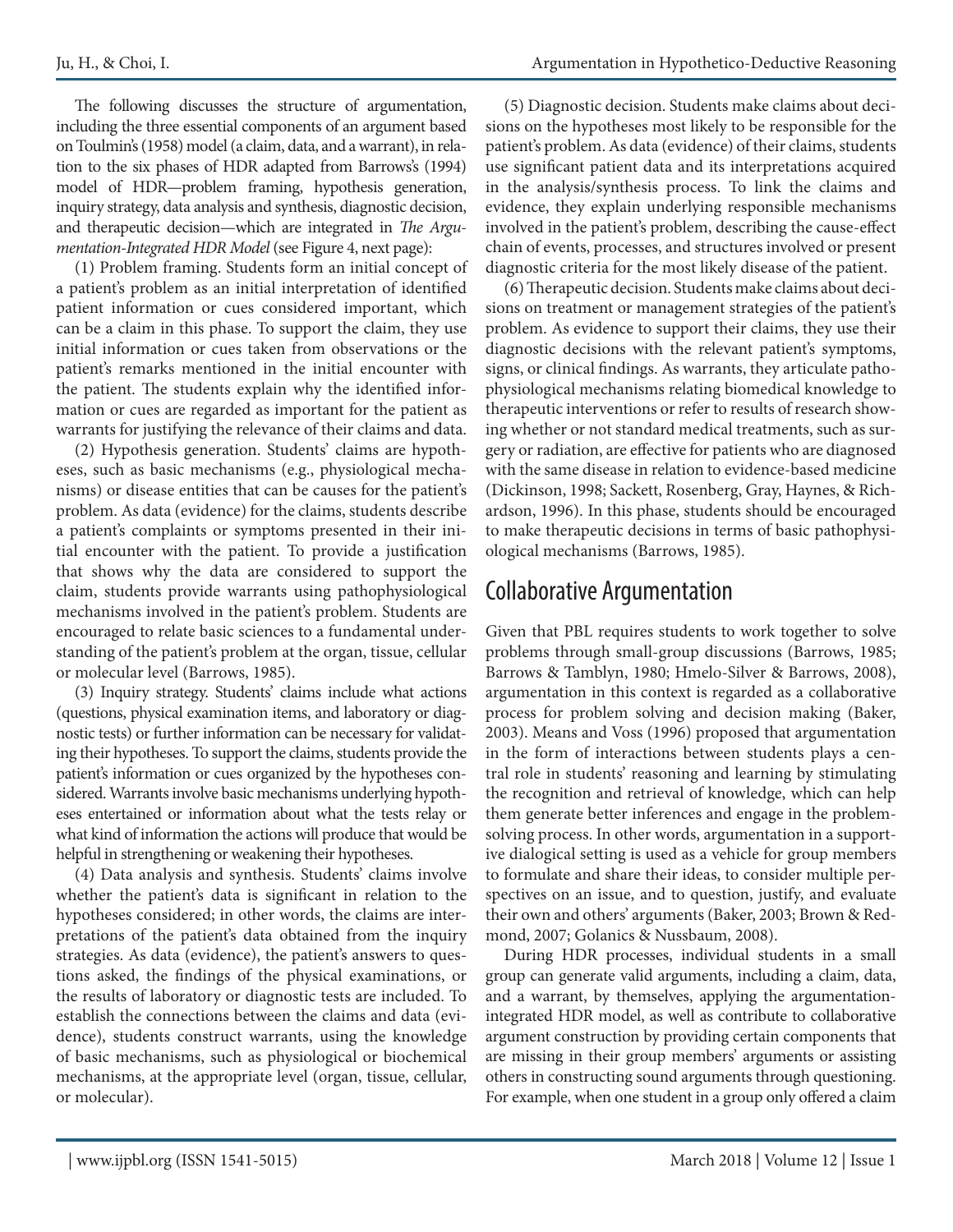|  |                                              | <b>ARGUMENTATION STRUCTURE</b>                                                                                                                                                                                                                                                                                                                                                                                                                                                                                                                                               |                                                                                                                                                                                                                                                                                                                                                              |                                                                                                                |
|--|----------------------------------------------|------------------------------------------------------------------------------------------------------------------------------------------------------------------------------------------------------------------------------------------------------------------------------------------------------------------------------------------------------------------------------------------------------------------------------------------------------------------------------------------------------------------------------------------------------------------------------|--------------------------------------------------------------------------------------------------------------------------------------------------------------------------------------------------------------------------------------------------------------------------------------------------------------------------------------------------------------|----------------------------------------------------------------------------------------------------------------|
|  | <b>HDR PROCESS</b><br><b>(Barrows, 1994)</b> | Data                                                                                                                                                                                                                                                                                                                                                                                                                                                                                                                                                                         | Warrant                                                                                                                                                                                                                                                                                                                                                      | Claim                                                                                                          |
|  | <b>Problem</b><br>Framing                    | Identified information<br>or cues                                                                                                                                                                                                                                                                                                                                                                                                                                                                                                                                            | Explanation of why the<br>identified information or cues<br>are important                                                                                                                                                                                                                                                                                    | Initial concept of the<br>patient's problem from the<br>identified information or<br>cues considered important |
|  |                                              | (e.g.) The patient is pale and vomiting fresh blood (Data). She has a history of vomiting fresh blood<br>mixed with food (Warrant), so I think her chief complaint is hematemesis [vomiting blood] (Claim).                                                                                                                                                                                                                                                                                                                                                                  |                                                                                                                                                                                                                                                                                                                                                              |                                                                                                                |
|  |                                              | Identified information or<br>cues recognized as<br>important data                                                                                                                                                                                                                                                                                                                                                                                                                                                                                                            | Pathophysiological<br>mechanisms involved in the<br>patient's problem                                                                                                                                                                                                                                                                                        | Hypotheses that could be<br>responsible for the patient's<br>problem                                           |
|  | <b>Hypothesis</b><br><b>Generation</b>       |                                                                                                                                                                                                                                                                                                                                                                                                                                                                                                                                                                              | $(e.g.)$ I think that the patient may have a decrease in the blood supply to her brain $(Claim)$ ,<br>because her complaints are pallor and a loss of consciousness (Data). A decrease in the blood<br>supply to the brain can cause pallor and a lack of oxygen and nutrients supplied to the brain,<br>which results in a loss of consciousness (Warrant). |                                                                                                                |
|  | <b>Inquiry</b><br><b>Strategy</b>            | Patient's information or<br>cues organized by generated<br>hypotheses                                                                                                                                                                                                                                                                                                                                                                                                                                                                                                        | Basic mechanisms<br>underlying hypotheses<br>entertained; information that<br>the inquiry actions will<br>produce                                                                                                                                                                                                                                            | Actions or decisions on<br>what information would be<br>necessary                                              |
|  |                                              | assess the extent of significant blood loss (Warrant).                                                                                                                                                                                                                                                                                                                                                                                                                                                                                                                       | $(e.g.)$ I think a CBC [complete blood count] would be necessary (Claim), because the patient may<br>have bleeding in her upper GI [gastrointestinal] tract (Data). The hematocrit is used to measure<br>the percentage of the volume of whole blood that is made up of red blood cells, which helps to                                                      |                                                                                                                |
|  | <b>Data</b>                                  | Data acquired from inquiry<br>strategies                                                                                                                                                                                                                                                                                                                                                                                                                                                                                                                                     | Basic mechanisms at the<br>appropriate level                                                                                                                                                                                                                                                                                                                 | Interpretation of significant<br>patient data that relate to the<br>hypotheses considered                      |
|  | Analysis/<br><b>Synthesis</b>                | (e.g.) Like multi-organ failure, kidney failure is likely to occur (Claim) because of hematuria<br>[blood in urine] <b>(Data)</b> . Since blood supply dysfunction and hypoxia [deficiency in the amount of<br>oxygen reaching the tissues] were seen in the patient, they can result in kidney failure, which can<br>cause blood in the urine (Warrant).                                                                                                                                                                                                                    |                                                                                                                                                                                                                                                                                                                                                              |                                                                                                                |
|  | <b>Diagnostic</b><br><b>Decision</b>         | Rearranged significant<br>patient data and its<br>interpretations                                                                                                                                                                                                                                                                                                                                                                                                                                                                                                            | Underlying responsible<br>mechanisms involved in the<br>patient's problem; diagnostic<br>criteria for the most likely<br>disease                                                                                                                                                                                                                             | Decision on the most likely<br>hypothesis(es) responsible<br>for the patient's problem                         |
|  |                                              | (e.g.) The patient's chief complaint is vomiting, and the endoscopy found ulcerative lesions in the<br>duodenum and gastric outlet obstructions (Data). Regions around the ulcers are swollen, which<br>can cause gastric outlet obstruction, which in turn can result in vomiting (Warrant). Thus, I think<br>the most likely diagnosis is a duodenal ulcer (Claim).                                                                                                                                                                                                        |                                                                                                                                                                                                                                                                                                                                                              |                                                                                                                |
|  | <b>Therapeutic</b><br><b>Decision</b>        | Diagnostic decision(s) with<br>relevant patient's data                                                                                                                                                                                                                                                                                                                                                                                                                                                                                                                       | Pathophysiological<br>mechanisms relating to the<br>therapeutic interventions;<br>research into the therapeutic<br>efficacy of the chosen<br>treatments                                                                                                                                                                                                      | Decision on the approach to<br>the treatment of the<br>patient's problem                                       |
|  |                                              | (e.g.) It may be necessary to provide the patient with mannitol to reduce the ICP [intracranial]<br>pressure] (Claim), because the patient's diagnosis is SAH [subarachnoid hemorrhage (bleeding<br>or escape of blood from a vessel)] (Data). An increase in the ICP is caused by bleeding, and<br>mannitol cannot cross the blood-brain barrier, that will osmotically dehydrate the brain, which<br>will cause water to move from the brain tissue into the blood vessels, which in turn will lower<br>cerebrospinal fluid pressure resulting in decreased ICP (Warrant). |                                                                                                                                                                                                                                                                                                                                                              |                                                                                                                |

Figure 4. The structure of argumentation in relation to the hypothetico-deductive reasoning process: the argu-<br>mentation-integrated HDR model. mentation-integrated HDR model.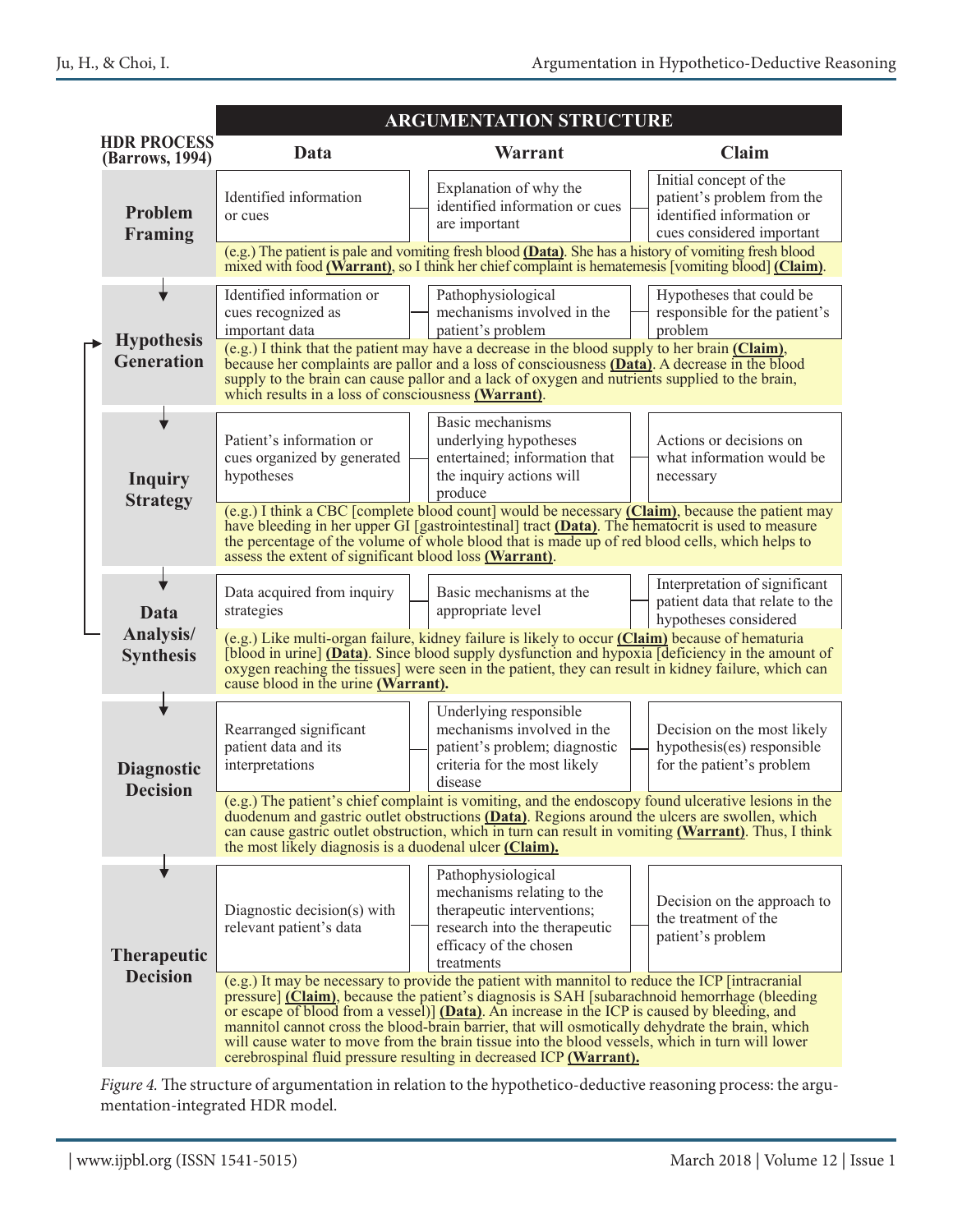without data and warrants during the inquiry strategy phase, such as "I think an EKG [electrocardiogram] would be necessary for the patient," other students could add data (e.g., "We need to test the myocardial infarction hypothesis") or warrants (e.g., "ST segment elevation or depression on EKG is typically indicative of myocardial infarction") for supporting the claim, or ask a question, such as "Why do you think the test is necessary?" Moreover, collaborative argumentation, according to the argumentation-integrated HDR model, will stimulate students to be aware of what they do not know or what additional information or knowledge is needed. For example, if in the situation mentioned above no students in the group could provide a warrant about why the test (an EKG) should be performed for the patient or feel certainty about his or her knowledge or information about the test, they would then determine their own group learning issues that need to be explored.

#### Instructional Recommendations of the Argumentation-integrated HDR Model

The argumentation-integrated HDR model that we constructed can further suggest the need for teaching and learning strategies to assist students in generating sound arguments during HDR processes in PBL. The following section will recommend four instructional strategies for promoting students' argumentation, including different types of scaffolding (e.g., supports provided by tutors and tools) based on previous studies and discuss how each strategy can be applied to the HDR processes of medical students in PBL.

#### An Aid for Understanding the Structure of Sound Arguments

It is essential for students to understand the primary components of an argument and their relationships with the other components so that they can construct sound arguments. Some students who have an undeveloped mental model of an argument structure may fail to recognize the claimsupport relationship and produce arguments with missing or confused elements (Cerbin, 1988; Sampson & Clark, 2008; Zeidler, 1997). One of the validated strategies for supporting students' understanding of argument structures is the use of graphical argumentation tools, which serve as hard (Saye & Brush, 2002) or fixed (Azevedo, Cromley, & Seibert, 2004) scaffolds that are designed "based on typical student difficulties with a task" (Saye & Brush, 2002, p. 81). The strategy of graphically representing arguments helps students not only visualize the structure of arguments but also make the key elements of thinking or reasoning more explicit, which can guide a more rigorous argument construction (Buckingham Shum, MacLean, Bellotti, & Hammond, 1997; Chin

& Osborne, 2010; Jonassen, 2011; Toth, Suthers, & Lesgold, 2002). Chin and Osborne's (2010) study suggested that students' use of a paper-based mode of an argument diagram based on Toulmin's (1958) model of argumentation assisted the students in organizing their thinking visually and linguistically, comprehending the nature of their own arguments, and identifying the strengths and weaknesses of their arguments. According to Suthers and Hundhausen's (2003) study, college students used one of three computer-based tools—a diagram, matrix, and text form—to represent their hypotheses, data, and relations between the hypotheses and data, while exploring causes of given science problems, and then were asked to write an essay about the results of their inquiry. The study found that the diagram users constructed more consistent relations between hypotheses and data in their essays than the matrix and text users did.

Argument diagrams offer a potential solution in promoting the quality of medical students' argumentation during HDR processes in PBL. For example, students should be encouraged to learn the structure of argumentation in relation to HDR phases and practice generating arguments individually or in small groups, using a paper-based or computer-based argument diagrams. In addition to the students' efforts, a PBL tutor training program or workshop would be needed to help tutors understand the structure of an argument for the HDR process and exercise argumentation using argument diagrams, which can develop their skills to support students' argumentation during HDR processes. Figure 5 (next page) shows an example of an argument diagram to be used for students and tutors to identify each of the three essential components (a claim, data, and a warrant) to be included in an argument for each phase of HDR, that was adapted from the argumentation-integrated HDR model.

# Just-in-Time Guidance Through Questioning

Questioning is regarded as "one of the most fundamental cognitive components" (Jonassen, 2011, p. 285) that can promote students' reasoning (Graesser, Bagget, & Williams, 1996). In problem-solving learning environments such as PBL, teachers should serve as stimuli and engage students in problemsolving processes by asking questions rather than providing knowledge or explanations (Hmelo-Silver & Barrows, 2008). Such teachers' questioning can scaffold the development of students' argumentation skills through just-in-time supports based on teachers' ongoing monitoring of their students' learning progress or task performance (Andriessen, 2006; Jonassen, 2011). For example, in McNeill and Pimentel's (2010) study, students whose teacher frequently used open-ended questions (asking students to express their ideas and explain their reasoning) during discussions about the given science problem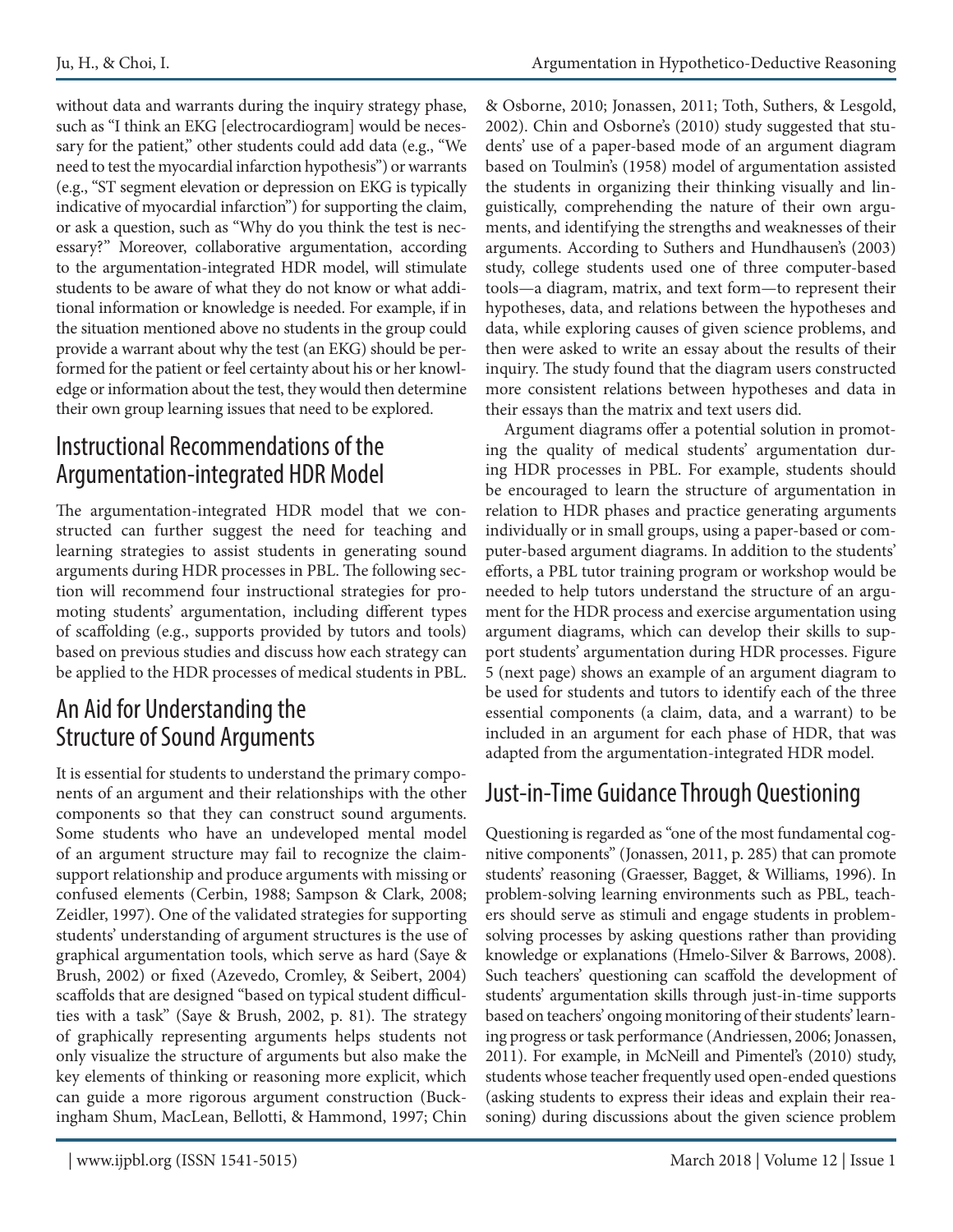

Figure 5. An example of an argument diagram. *Figure 5.* An example of an argument diagram.

were more likely to engage in scientific argumentation, providing data (evidence) and warrants to justify their claims. Additionally, Hmelo-Silver and Barrows (2008) suggested that PBL facilitators' questions that required medical students' deep reasoning and explanations, such as causal antecedent and consequence questions, during PBL sessions helped students build causal explanations of a patient's problem, employing knowledge of pathophysiological mechanisms.

When medical students engage in HDR processes in PBL, tutors should scaffold the students' argumentation by deliberately paying attention to their arguments and asking justin-time questions so that the students can provide evidence and warrants to explain their ideas about the causes of a patient's problem (Barrows, 1985; Hmelo-Silver & Barrows, 2008). Possible questions tutors can use for promoting students' argumentation during each phase of HDR are presented in Table 1.

#### Supporting Elaboration on Structural Knowledge and Reasoning

Engaging students in elaborating on their structural knowledge can be used as an effective instructional strategy for promoting students' scientific argumentation. Scientific argumentation involves understanding and explaining relationships between concepts (Duschl & Osborne, 2002), which is related to structural knowledge defined as "the knowledge of how concepts" within a domain are interrelated" (Jonassen, Beissner, & Yacci, 1993, p. 4). Concept mapping—a process of structuring and organizing concepts and making a propositional statement to link them—can be a tool for assisting learners in activating and representing their structural knowledge (Edmondson, 1994; Jonassen et al., 1993; Novak & Gowin, 1984; Rendas et al., 2006; Watson, 1989). In problem solving, the concept mapping approach can enable students to make salient the dynamic network of conceptual relationships, providing underlying explanations for a problem being investigated (Gonzalez, Palencia, Umana, Galindo, & Villafrade, 2008; Rendas et al., 2006). According to Hsu's (2004) research, an experimental group, who used concept mapping during PBL discussions in a nursing course, and a control group, who did not use concept mapping, were asked to draw a concept map about a clinical case on their final test. This study revealed that the experimental group had higher scores for their concept maps than the control group, which indicated that concept mapping facilitated the students in organizing patient data, applying concepts presented in nursing courses to a clinical case, and generating

*Table 1.* Examples of question prompts for enhancing students' argumentation in the hypothetico-deductive reasoning process.

| <b>HDR Phase</b>             | <b>Example of Question Prompt (Barrows, 1985)</b>                                              |
|------------------------------|------------------------------------------------------------------------------------------------|
| Problem Framing              | "What information or cues seem important here?"                                                |
| <b>Hypothesis Generation</b> | "What pathophysiological mechanisms might be involved in the patient's problem?"               |
| <b>Inquiry Strategy</b>      | "Why do you think that the questions (physical exams or tests) are necessary for the patient?" |
| Data Analysis/Synthesis      | "What are basic mechanisms related to the test result?"                                        |
| Diagnostic Decision          | "How is your primary diagnosis supported by the symptoms/findings?"                            |
| Therapeutic Decision         | "How can the treatment correct the patient's problem in terms of basic mechanisms?"            |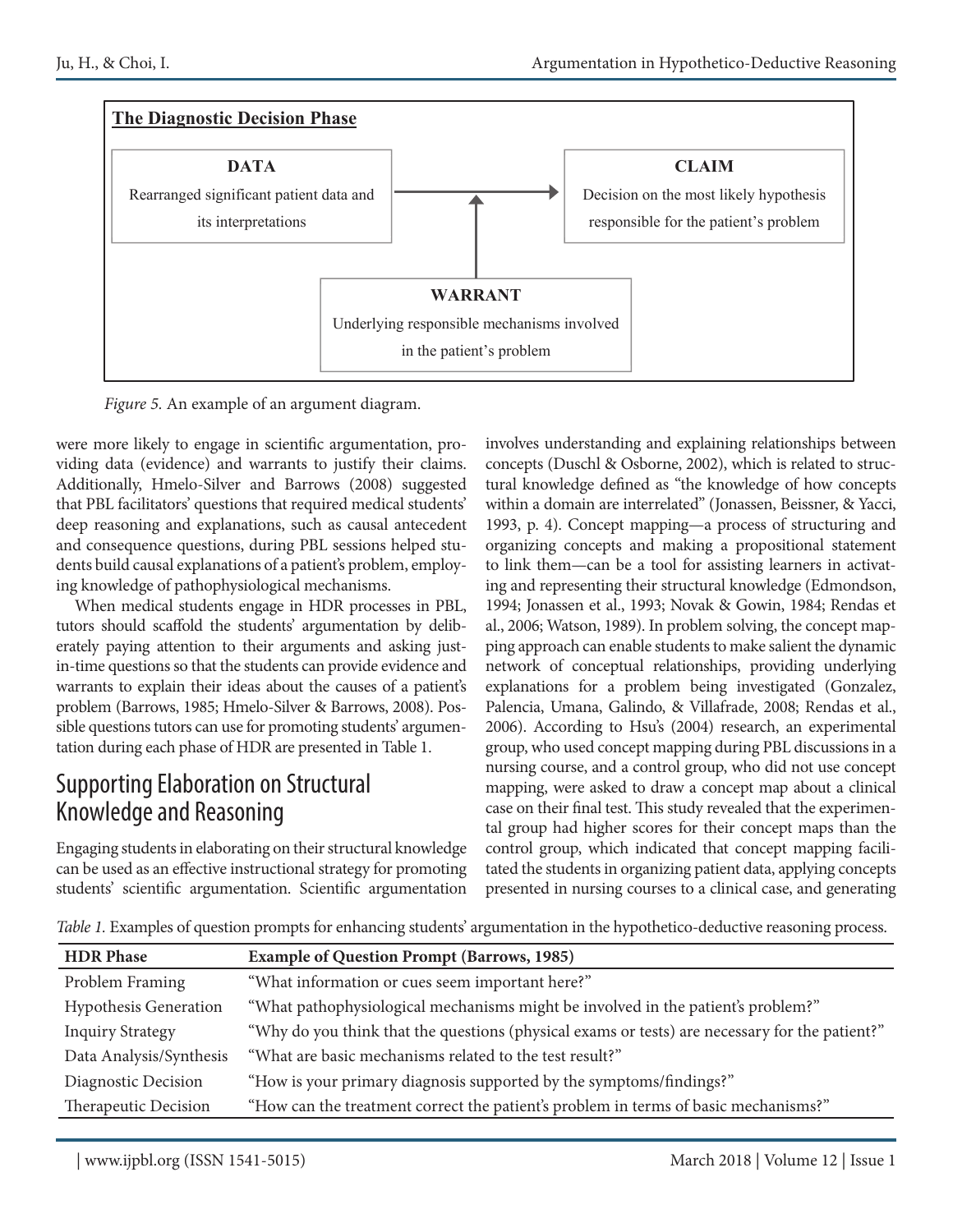solutions to problems. Rendas et al. (2006) also found that medical students' use of concept mapping in a PBL pathophysiology course promoted the students' understandings of the relevant pathophysiological concepts involved in a patient's problem, and assisted them in generating hypotheses and gathering information for solving the problem.

Thus, in PBL, concept mapping can be a cognitive tool to assist medical students with clinical reasoning by helping them structure and organize information and relate concepts in the basic sciences to a patient's clinical presentations, which can enhance a pathophysiological understanding of a patient's problem (Addae, Wilson, & Carrington, 2012; Azer, 2005; Dee, Haugen, & Kreiter, 2014; Guerrero, 2001; Rendas et al., 2006). The following shows that creating a concept map as a diagram of the mechanisms of a patient's problem can be used as fixed scaffolding (Saye & Brush, 2002; Azevedo et al., 2004) to support students' coherent argument building during HDR processes:

(1) Hypothesis generation. Concept mapping can facilitate students to articulate data (evidence) and warrants for claims (hypotheses) in terms of pathophysiological mechanisms.

(2) Inquiry strategy. Students can discuss suggestions for further clinical investigations to validate their hypotheses while revisiting the hypotheses and pathophysiological mechanisms elicited in the concept map to justify their ideas about inquiry strategies.

(3) Data analysis and synthesis. Students can use the hypotheses and pathophysiological mechanisms included in the concept map to generate arguments for determining how the patient data obtained from inquiry strategies relate to the hypotheses and pathophysiological mechanisms entertained. They can also elaborate on the concept map, adding the significant patient data and detailed pathophysiological mechanisms to the previous concept map.

(4) Diagnostic and therapeutic decisions. The elaborated concept map that is focused around the final hypothesis can guide students in constructing arguments about diagnosis and therapeutic interventions for the patient's problem, which can promote building a comprehensive mechanistic diagram of the patient's problem.

In order to enhance students' scientific argumentation through a visual representation of mechanistic sequences for a patient's case, it would be necessary for tutors to employ timely supports by asking the students questions about or providing feedback on their concept mapping during HDR processes in PBL (Azer, 2005; Torre, Durning, & Daley, 2013).

#### Assessing the Quality of Students' Argumentation in the HDR Process

Assessing the quality of students' argumentation during HDR processes is essential for diagnosing their argumentation and providing effective guidance for promoting their argumentation (Jonassen, 2011). Toulmin's (1958) argumentation model has been used as a generic framework for analyzing and assessing the quality of argumentation in diverse disciplines. For example, Cho and Jonassen (2002) assessed students' arguments constructed during problem-solving sessions in an economics course, and Chin and Osborne (2010) performed a similar assessment in a science class; both used rubrics based on Toulmin's (1958) argumentation model.

Meanwhile, the argumentation-integrated HDR model previously proposed can be an effective tool for assessing medical students' arguments constructed during HDR processes. The structure of argumentation according to each phase of HDR represented in the model will be used for determining which components of an argument (a claim, data, or a warrant) were included in each of the students' arguments generated during each reasoning phase. For example, if a student produced an argument during the hypothesis generation phase such as, "The patient may have lung cancer, because he complains of hemoptysis and dyspnea," the argument would be dissected into two components—a claim (The patient . . . lung cancer) and data (because he . . . dyspnea)—in terms of the argument structure for the hypothesis generation phase. Then, identifying what combinations of the three primary components of an argument occur in the students' arguments, such as a claim, a claim coupled with data, and a claim coupled with data and a warrant, can be helpful for ascertaining the quality of the students' arguments; the quality of an argument including all of the three components is regarded as higher than the quality of an argument that only includes a claim. This assessment can allow for detecting the strengths and weaknesses of the students' argumentation as well as seeing if the students take coherent approaches to each phase of HDR, which helps to provide effective feedback for the students. Furthermore, the conceptual framework can guide students in selfreflection and self-assessment on their own argumentation during the HDR process in an effort to enhance the quality of their argumentation. Thus, assessing the quality of students' argumentation during HDR processes through the use of the argumentation-integrated HDR model will play a central role in promoting students' argumentation.

# Implications and Conclusion

Constructing sound arguments and enhancing rational thought depends on the ability to provide justifications for one's claims, such as evidence and warrants (Lu, Chiu, & Law, 2011; von Aufschnaiter et al., 2008). Such argumentation skills are essential for students to carry out reasoned discussions in PBL, which can lead to quality reasoning and problem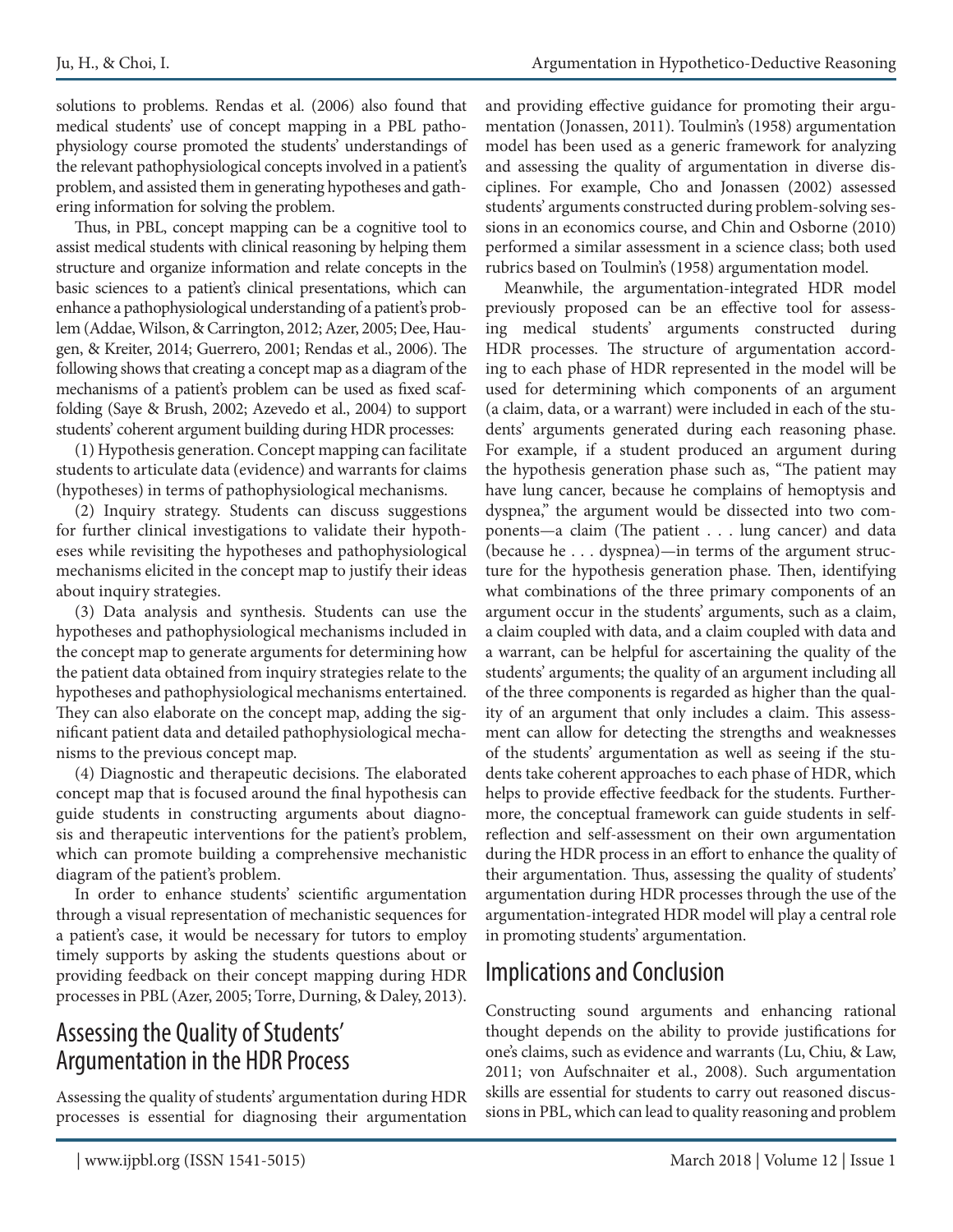solving. However, in a medical education context, students seemed to have challenges with meaningful argumentation and clinical reasoning processes during PBL (e.g., Ju et al., 2016). This has suggested the need for explicit guidance on how to develop and examine students' argumentation contextualized in clinical reasoning processes, such as HDR. In this study, we proposed a conceptual framework integrating the structure of argumentation, including the three essential elements of an argument (a claim, data, and a warrant) based on Toulmin's (1958) model, into each phase of HDR adapted from Barrows's (1994) model of clinical reasoning.

The argumentation-integrated HDR model articulated in the framework can be used as a means to help medical students identify the structure of argumentation for HDR processes and to analyze and assess medical students' argumentation during HDR processes in PBL. In addition, we discussed instructional recommendations based on the model for promoting students' argumentation concerning HDR processes during PBL, such as understanding argument structures, questioning, elaborating on structural knowledge, and assessing argumentation. These recommended strategies with specific examples of scaffolding can be implemented in faculty professional development and/or students' orientation prior to PBL and applied during PBL. For example, a training session offered to PBL tutors and students prior to PBL, including instruction on the argumentation-integrated HDR model, can provide guidelines for engaging students in argumentation and enhancing their HDR during PBL. Moreover, providing tutors with question prompts developed from the model can assist tutors in asking students questions according to each phase of HDR during PBL. Future research is needed to investigate the effects of the recommended strategies on the quality of students' argumentation and their HDR abilities.

Although our conceptual framework focused on a medical education context, it can be applicable to different disciplines using HDR as one of the primary reasoning strategies. The HDR approach has been used in science education, such as chemistry and biology (Lawson, 2000; Patel et al., 2005). For example, the structure of argumentation for PBL in biology may be developed through adapting and modifying the argumentation-integrated HDR model proposed in this paper in accordance with the biological problem context.

Moreover, the conceptual framework can be exemplary for building a framework or model combining an argumentation construct with a discipline-specific reasoning or problem-solving model beyond the medical education field. For example, PBL in legal education includes the following legal problem-solving processes: "problem finding, preliminary consideration of approaches to the problem, inquiry strategy, issue identification, research, legal analysis and solutions,

and counselling or case management" (Kurtz, Wylie, & Gold, 1990, p. 804). Through identification of the nature and task of each process, a conceptual framework or model that integrates Toulmin's (1958) argumentation model into legal problemsolving processes can be developed. Likewise, in engineering education, students are encouraged to develop design thinking that engineers apply to devise effective solutions for meeting the needs of clients and users (Dym, Agogino, Eris, Frey, & Leifer, 2005). The design thinking process involves several phases, including "emphasize, define, ideate, prototype, and test" (d.school, 2013). A framework combining an argumentation model with design thinking processes may guide students in engaging in meaningful discussions during the process of design and thereby yield higher quality problem solving.

#### Acknowledgments

Part of this research was supported by the Graduate School and the Department of Career and Information Studies at the University of Georgia. This article comprises part of a manuscript style dissertation the first author submitted to the University of Georgia.

#### References

- Addae, J. I., Wilson, J. I., & Carrington, C. (2012). Students' perception of a modified form of PBL using concept mapping. *Medical Teacher, 34*(11), e756–e762. https://doi.org /10.3109/0142159X.2012.689440
- Anderson, R. C., Nguyen-Jahiel, K., McNurlen, B., Archodidou, A., Kim, S., Reznitskaya, A., . . . Gilbert, L. (2001). The snowball phenomenon: Spread of ways of talking and ways of thinking across groups of children. *Cognition and Instruction, 19*(1), 1–46. https://doi.org/10.1207 /S1532690XCI1901\_1
- Andrews, R. (2005). Models of argumentation in educational discourse. *Text—Interdisciplinary Journal for the Study of Discourse, 25*(1), 107–127. https://doi.org/10.1515/text.2005 .25.1.107
- Andriessen, J. (2006). Arguing to learn. In R. K. Sawyer (Ed.), *The Cambridge Handbook of Learning Sciences* (pp. 443–459). New York: Cambridge University Press.
- Azer, S. A. (2005). Facilitation of students' discussion in problem-based learning tutorials to create mechanisms: The use of five key questions. *Annals of the Academy of Medicine Singapore, 34*(8), 492–498.
- Azevedo, R., Cromley, J. G., & Seibert, D. (2004). Does adaptive scaffolding facilitate students' ability to regulate their learning with hypermedia? *Contemporary Educational Psychology, 29*(3), 344–370. https://doi.org/10.1016/j.cedpsych .2003.09.002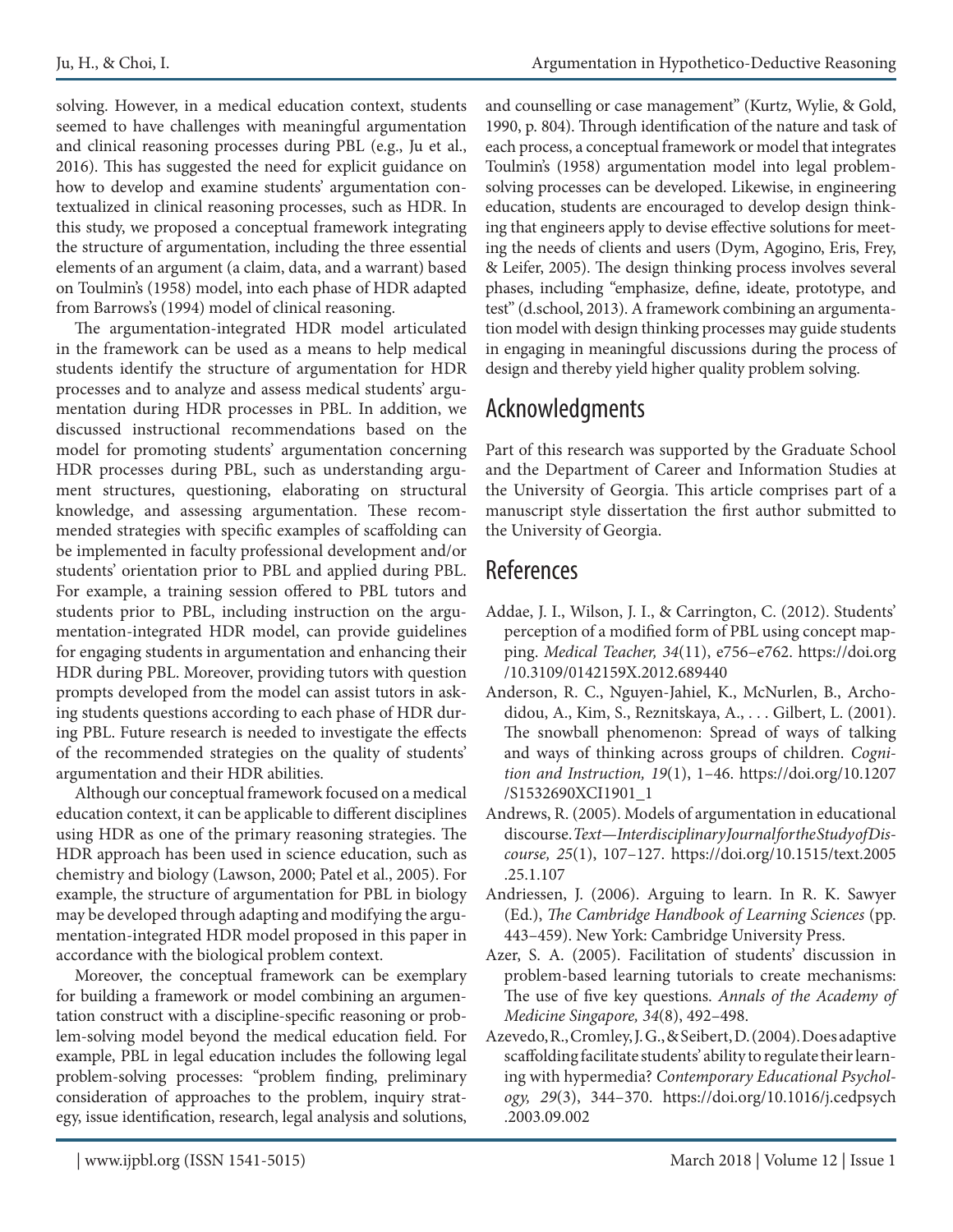- Baker, M. (2003). Computer-mediated argumentative interactions for the co-elaboration of scientific notions. In J. Andriessen, M. Baker, & D. Suthers (Eds.), *Arguing to learn: Confronting cognitions in computer-supported collaborative learning environments* (Vol. 1, pp. 1–25). Dordrecht: Kluwer.
- Barrows, H. S. (1985). *How to design a problem-based curriculum for the preclinical years.* New York: Springer.
- Barrows, H. S. (1994). *Practice-based learning: Problembased learning applied to medical education*. Springfield, IL: Southern Illinois University.
- Barrows, H. S., & Tamblyn, R. M. (1980). *Problem-based learning: An approach to medical education*. New York: Springer.
- Belland, B., Glazewski, K., & Richardson, J. (2011). Problembased learning and argumentation: Testing a scaffolding framework to support middle school students' creation of evidence-based arguments*. Instructional Science, 39*(5), 667–694. https://doi.org/10.1007/s11251-010-9148-z
- Berland, L. K., & Reiser, B. J. (2009). Making sense of argumentation and explanation. *Science Education, 93*(1), 26–55. https://doi.org/10.1002/sce.20286
- Blair, J. A. (2011). Argumentation as rational persuasion. *Argumentation*, *26*(1), 71–81. https://doi.org/10.1007/s10503 -011-9235-6
- Boshuizen, H. P., & Schmidt, H. G. (1992). On the role of biomedical knowledge in clinical reasoning by experts, intermediates and novices. *Cognitive Science, 16*(2), 153– 184. https://doi.org/10.1207/s15516709cog1602\_1
- Brown, R., & Redmond, T. (2007). Collective argumentation and modelling mathematics practices outside the classroom. In J. Watson & K. Beswick (Eds.), *Mathematics: Essential research, essential practice* (Vol. 1, pp. 163–171). Canberra, ACT: Mathematical Education Research Group of Australasia.
- Buckingham Shum, S. J., MacLean, A., Bellotti, V., & Hammond, N. V. (1997). Graphical argumentation and design cognition. *Human-Computer Interaction, 12*(3), 267–300. https://doi.org/10.1207/s15327051hci1203\_2
- Cerbin, B. (1988). *The nature and development of informal reasoning skills in college students.* Retrieved from ERIC database (ED298805).
- Chin, C., & Osborne, J. (2010). Supporting argumentation through students' questions: Case studies in science classrooms. *Journal of the Learning Sciences, 19*(2), 230–284. https://doi.org/10.1080/10508400903530036
- Cho, K. L., & Jonassen, D. H. (2002). The effects of argumentation scaffolds on argumentation and problem solving. *Educational Technology Research and Development*, *50*(3), 5–22. https://doi.org/10.1007/BF02505022
- Dee, F. R., Haugen, T. H., & Kreiter, C. D. (2014). New webbased applications for mechanistic case diagramming.

*Medical Education Online, 19*(1), 24708. https://doi .org/10.3402/meo.v19.24708

- Dickinson, H. D. (1998). Evidence-based decision-making: An argumentative approach. *International Journal of Medical Informatics, 51*(2–3), 71–81. https://doi.org/10.1016 /S1386-5056(98)00105-1
- Diemers, A. D., van de Wiel, M. W. J., Scherpbier, A. J. J. A., Heineman, H., & Dolmans, D. H. J. M. (2011). Preclinical patient contacts and the application of biomedical and clinical knowledge. *Medical Education, 45*(3), 280– 288. https://doi.org/10.1111/j.1365-2923.2010.03861.x
- Dixon, R. A., & Brown, R. A. (2012). Transfer of learning: Connecting concepts during problem solving. *Journal of Technology Education, 24*(1), 2–17. https://doi .org/10.21061/jte.v24i1.a.1
- Driver, R., Newton, P., & Osborne, J. (2000). Establishing the norms of scientific argumentation in classrooms. *Science Education, 84*(3), 287–312. https://doi.org/10.1002 /(SICI)1098-237X(200005)84:3<287::AID-SCE1>3.0.CO;2-A
- d.school. (2013). *bootcamp bootleg.* Hasso Plattner Institute of Design at Stanford*.* Retrieved from https://static1 .squarespace.com/static/57c6b79629687fde090a0fdd/t/5 8890239db29d6cc6c3338f7/1485374014340/METHO DCARDS-v3-slim.pdf
- Duschl, R. A., & Osborne, J. (2002). Supporting and promoting argumentation discourse in science education. *Studies in Science Education, 38*(1), 39–72. https://doi .org/10.1080/03057260208560187
- Dym, C. L., Agogino, A. M., Eris, O., Frey, D. D., & Leifer, L. J. (2005). Engineering design thinking, teaching, and learning. *Journal of Engineering Education, 94*(1), 103– 120. https://doi.org/10.1002/j.2168-9830.2005.tb00832.x
- Edmondson, K. M. (1994). Concept maps and the development of cases for problem-based learning. *Academic Medicine, 69*(2), 108–110. https://doi.org/10.1097 /00001888-199402000-00004
- Elstein, A. S. (1995). Clinical reasoning in medicine. In J. Higgs & M. A. Jones (Eds.), *Clinical reasoning in the health professions* (pp. 49–59). Boston: Butterworth-Heinemann.
- Feinstein, A. R. (1973a). An analysis of diagnostic reasoning. I. The domains and disorders of clinical macrobiology. *Yale Journal Biology Medicine, 46*(3), 212–232.
- Feinstein, A. R. (1973b). An analysis of diagnostic reasoning. II. The strategy of intermediate decisions. *Yale Journal Biology Medicine, 46*(4), 264–283.
- Frederiksen, C. H. (1999). Learning to reason through discourse in a problem‐based learning group. *Discourse Processes, 27*(2), 135–160. https://doi.org/10.1080 /01638539909545055
- Golanics, J. D., & Nussbaum, E. M. (2008). Enhancing online collaborative argumentation through question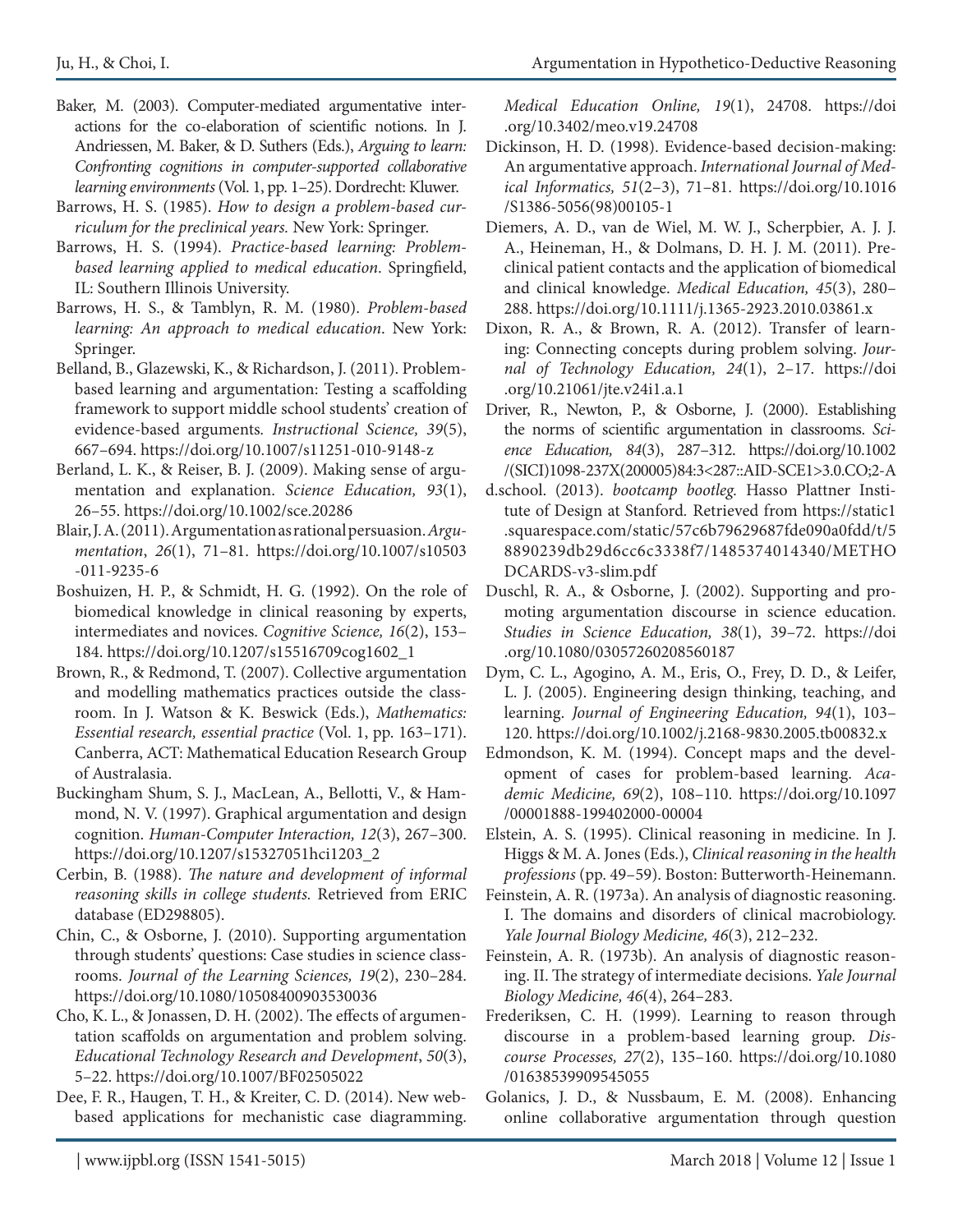elaboration and goal instructions. *Journal of Computer Assisted Learning*, *24*(3), 167–180. https://doi.org/10 .1111/j.1365-2729.2007.00251.x

- Gonzalez, H. L., Palencia, A. P., Umana, L. A., Galindo, L., & Villafrade M., L. A. (2008). Mediated learning experience and concept maps: A pedagogical tool for achieving meaningful learning in medical physiology students. *Advances in Physiology Education, 32*(4), 312–316. https:// doi.org/10.1152/advan.00021.2007
- Graesser, A. C., Baggett, W., & Williams, K. (1996). Question-driven explanatory reasoning. *Applied Cognitive Psychology, 10*(7), 17–31. https://doi.org/10.1002/(SICI)1099 -0720(199611)10:7%3C17::AID-ACP435%3E3.0.CO;2-7
- Groves, M. (2007). The diagnostic process in medical practice: The role of clinical reasoning. In E. M. Vargios (Ed.), *Educational psychology research focus* (pp. 133–184). New York: Nova Science Publisher.
- Guerrero, A. (2001). Mechanistic case diagramming: A tool for problem-based learning. *Academic Medicine, 76*(4), 385– 389. https://doi.org/10.1097/00001888-200104000-00020
- Hewson, M. G., & Ogunniyi, M. B. (2010). Argumentationteaching as a method to introduce indigenous knowledge into science classrooms: Opportunities and challenges. *Cultural Studies of Science Education*, *6*(3), 679–692. https://doi.org/10.1007/s11422-010-9303-5
- Hmelo, C. E. (1998). Problem-based learning: Effects on the early acquisition of cognitive skill in medicine. *The Journal of the Learning Sciences, 7*(2), 173–208. https://doi .org/10.1207/s15327809jls0702\_2
- Hmelo-Silver, C. E. (2004). Problem-based learning: What and how do students learn? *Educational Psychology Review, 16*(3), 235–266. https://doi.org/10.1023/B:EDPR .0000034022.16470.f3
- Hmelo-Silver, C. E., & Barrows, H. S. (2008). Facilitating collaborative knowledge building. *Cognition and Instruction, 26*(1)*,* 48–94. https://doi.org/10.180/07370000701798495
- Hsu, Li-Ling. (2004). Developing concept maps from problem-based learning scenario discussions. *Journal of Advanced Nursing, 48*(5), 510–518. https://doi.org/10 .1111/j.1365-2648.2004.03233.x
- Hung, W. (2011). Theory to reality: A few issues in implementing problem-based learning. *Educational Technology Research and Development*, *59*(4), 529–552. https://doi.org/10.1007 /s11423-011-9198-1
- Jiménez-Aleixandre, M. P., & Rodriguez, A. B. (2000). "Doing the lesson" or "Doing science": Argument in high school genetics. *Science Education, 84*(6), 757–792. https://doi .org/10.1002/1098-237X(200011)84:6<757::AID -SCE5>3.0.CO;2-F
- Johnson, D., Johnson, R., & Smith, K. (2007). The state of cooperative learning in postsecondary and professional

settings. *Educational Psychology Review, 19*(1), 15–29. https://doi.org/10.1007/s10648-006-9038-8

- Jonassen, D. H. (2011). *Learning to solve problems: A handbook for designing problem-solving learning environments.* New York: Routledge.
- Jonassen, D. H., Beissner, K., & Yacci, M., (1993). *Structural knowledge: Techniques for representing, conveying, and acquiring structural knowledge.* Hillsdale, NJ: Lawrence Erlbaum Associates.
- Ju, H., Choi, I., Rhee, B., & Lee, J. (2016). Challenges experienced by Korean medical students and tutors during problem-based learning: A cultural perspective. *Interdisciplinary Journal of Problem-Based Learning, 10*(1). https:// doi.org/10.7771/1541-5015.1565
- Khoo, H. E. (2003). Implementation of problem-based learning in Asian medical schools and students' perceptions of their experience. *Medical Education, 37*(5), 401–409. https://doi.org/10.1046/j.1365-2923.2003.01489.x
- Kovacs, G., & Croskerry, P. (1999). Clinical decision making: An emergency medicine perspective. *Academic Emergency Medicine, 6*(9), 947–952. https://doi.org/10.1111 /j.1553-2712.1999.tb01246.x
- Kuhn, D. (1992). Thinking as argument. *Harvard Educational Review, 62*(2), 155–178. https://doi.org/10.4324 /9780203435854\_chapter\_7
- Kurtz, S., Wylie, M., & Gold, N. (1990). Problem-based learning: An alternative approach to legal education. *Dalhousie Law Journal, 13*(2), 797–816.
- Lawson, A. E. (2000). The generality of hypotheticodeductive reasoning: Making scientific thinking explicit. *The American Biology Teacher, 62*(7). 482–495. https://doi .org/10.2307/445095
- Lu, J., Chiu, M. M., & Law, N. W. (2011). Collaborative argumentation and justifications: A statistical discourse analysis of online discussions. *Computers in Human Behavior, 27*(2), 946–955. https://doi.org/10.1016/j.chb.2010.11.021
- McNeill, K. L., Lizotte, D. J., Krajcik, J., & Marx, R. W. (2006). Supporting students' construction of scientific explanations by fading scaffolds in instructional materials. *The Journal of the Learning Sciences, 15*(2), 153–191. https:// doi.org/10.1207/s15327809jls1502\_1
- McNeill, K. L., & Pimentel, D. S. (2010). Scientific discourse in three urban classrooms: The role of the teacher in engaging high school students in argumentation. *Science Education, 94*(2), 203–229. https://doi.org/10.1002/sce.20364
- Means, M. L., & Voss, J. F. (1996). Who reasons well? Two studies of informal reasoning among children of different grad, ability and knowledge levels. *Cognition and Instruction, 14*(2)*,*  139–179. https://doi.org/10.1207/s1532690xci1402\_1
- Miller, R. A., & Geissbuler, A. (2007). Diagnostic decision support systems. In E. S. Berner (Ed.). *Clinical*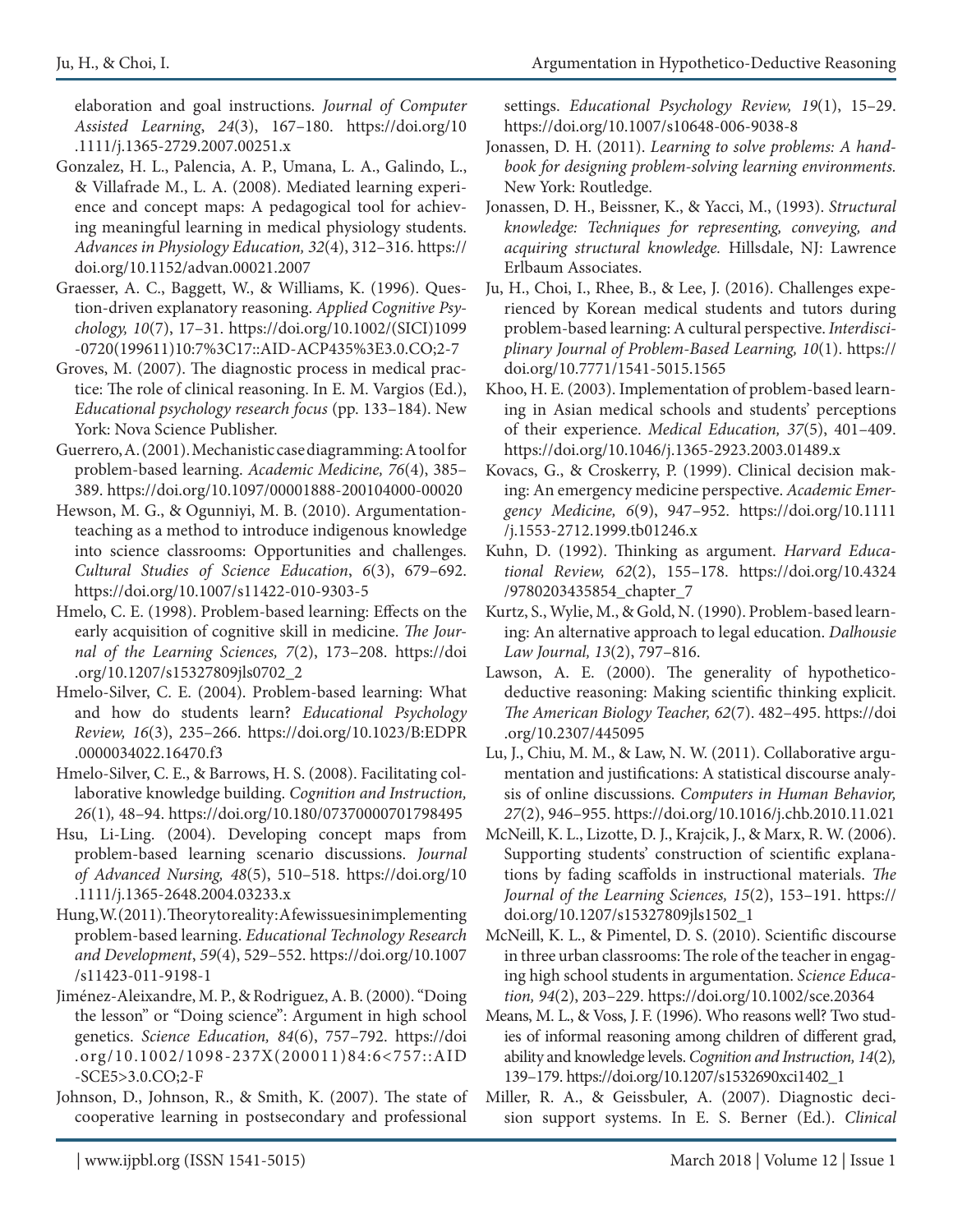*decision support systems: Theory and practice* (2nd ed.) (pp. 99–125). New York: Springer.

- Neville, A. J. (2009). Problem-based learning and medical education forty years on: A review of its effects on knowledge and clinical performance. *Medical Principles and Practice*, *18*(1), 1–9. https://doi.org/10.1159/000163038
- Newton, P., Driver, R., & Osborne, J. (1999). The place of argumentation in the pedagogy of school science. *International Journal of Science Education, 21*(5), 553–576. https://doi.org/10.1080/095006999290570
- Novak, J. D., & Gowin, D. B. (1984). *Learning how to learn*. Cambridge: Cambridge University Press.
- Nussbaum, E. M. (2011). Argumentation, dialogue theory, and probability modeling: Alternative frameworks for argumentation research in education. *Educational Psychologist*, *46*(2), 84–106. https://doi.org/10.1080/0046152 0.2011.558816
- Patel, V. L., Arocha, J. F., & Zhang, J. (2005). Thinking and reasoning in medicine. In K. J. Holyoak & R. G. Morrison (Eds.), *The Cambridge handbook of thinking and reasoning* (pp. 727–750). New York: Cambridge University Press.
- Patel, V. L., Evans, A. E., & Groen, G. J. (1989). Biomedical knowledge and clinical reasoning. In D. A. Evans & V. L. Patel (Eds.), *Cognitive science in medicine: Biomedical modeling* (pp. 53–112). Cambridge: MIT Press.
- Patel, V. L., Groen, G. J., & Norman, G. R. (1993). Reasoning and instruction in medical curricula. *Cognition and Instruction, 10*(4), 335–378. https://doi.org/10.1207/s1532690xci1004\_2
- Patel, V. L., Groen, G. J., & Scott, H. M. (1988). Biomedical knowledge in explanations of clinical problems by medical students. *Medical Education, 22*(5), 398–406. https:// doi.org/10.1111/j.1365-2923.1988.tb00774.x
- Prince, K., van de Wiel, M., Scherpbier, A., van der Vleuten, C., & Boshuizen, H. (2000). A qualitative analysis of the transition from theory to practice in undergraduate training in a PBL medical school. *Advances in Health Sciences Education, 5*(2), 105–116. https://doi.org/10.1023 /A:1009873003677
- Puntambekar, S., & Hübscher, R. (2005). Tools for scaffolding students in a complex learning environment: What have we gained and what have we missed? *Educational Psychologist, 40*(1), 1–12. https://doi.org/10.1207 /s15326985ep4001\_1
- Rendas, A. B., Fonseca, M., & Pinto, P. R. (2006). Toward meaningful learning in undergraduate medical education using concept maps in a PBL pathophysiology course. *Advances in Physiology Education, 30*(1–4), 23–29. https:// doi.org/10.1152/advan.00036.2005
- Reznitskaya, A., Anderson, R. C., & Kuo, L.-J. (2007). Teaching and learning argumentation. *The Elementary School Journal*, *107*(5), 449–472. https://doi.org/10.1086/518623
- Sackett, D. L., Rosenberg, W. C., Gray, J. M., Haynes, R. B., & Richardson, W. S. (1996). Evidence-based medicine: What it is and what it isn't. *BMJ: British Medical Journal, 312*(7023), 71–72. https://doi.org/10.1136/bmj.312.7023.71
- Sampson, V., & Clark, D. B. (2008). Assessment of the ways students generate arguments in science education: Current perspectives and recommendations for future directions. *Science Education, 92*(3), 447–472. https://doi.org/10.1002/sce.20276
- Savery, J. R. (2006). Overview of problem-based learning: Definitions and distinctions. *Interdisciplinary Journal of Problem-based learning, 1*(1), 9–20. https://doi.org/10.7771 /1541-5015.1002
- Saye, J. W., & Brush, T. (2002). Scaffolding critical reasoning about history and social issues in multimedia-supported learning environments, *Educational Technology Research and Development, 50*(3), 77-96. https://doi.org/10.1007/BF02505026
- Schwartz, P., Mennin, S., & Webb, G. (Eds.). (2001). *Problembased learning: Case studies, experience and practice.* London: Kogan Page.
- Sefton, A., Gordon, J., & Field, M. (2008). Teaching clinical reasoning to medical students. In J. Higgs & M. A. Jones (Eds.), *Clinical reasoning in the health professions* (3rd ed.) (pp. 469–476). Boston: Butterworth-Heinemann.
- Siegel, H. (1995). Why should educators care about argumentation? *Informal Logic, 17*(2), 159–176.
- Suthers, D., & Hundhausen, C. (2003). An empirical study of the effects of representational guidance on collaborative learning processes. *Journal of the Learning Sciences, 12*(2), 183–219. https://doi.org/10.1207/S15327809JLS1202\_2
- Szolovits, P., Patil, R. S., & Schwartz, W. B. (1988). Artificial intelligence in medical diagnosis. *Annals of Internal Medicine, 108*(1), 80–87. https://doi.org/10.7326/0003-4819-108 -1-80
- Torre, D. M., Durning, S. J., & Daley, B. J. (2013). Twelve tips for teaching with concept maps in medical education. *Medical Teacher, 35*(3), 201–208. https://doi.org/10.3109 /0142159X.2013.759644
- Toth, E. E., Suthers, D. D., & Lesgold, A. M. (2002). "Mapping to know": The effects of representational guidance and reflective assessment on scientific inquiry. *Science Education, 86*(2), 264–286. https://doi.org/10.1002/sce.10004
- Toulmin, S. (1958). *The uses of argument.* Cambridge: Cambridge University Press.
- University of Florida 3rd Year Medicine Clerkship. (2012). *Introduction to clinical reasoning and clinical decision making Doc-in-the Box (DIB)* [Data file]. Retrieved from http://clerkship.medicine.ufl.edu/files/2012/07/Doc-in -the-Box-Handout-7-17-12.pdf
- van de Wiel, M. J., Boshuizen, H. A., & Schmidt, H. G. (2000). Knowledge restructuring in expertise development: Evidence from pathophysiological representations